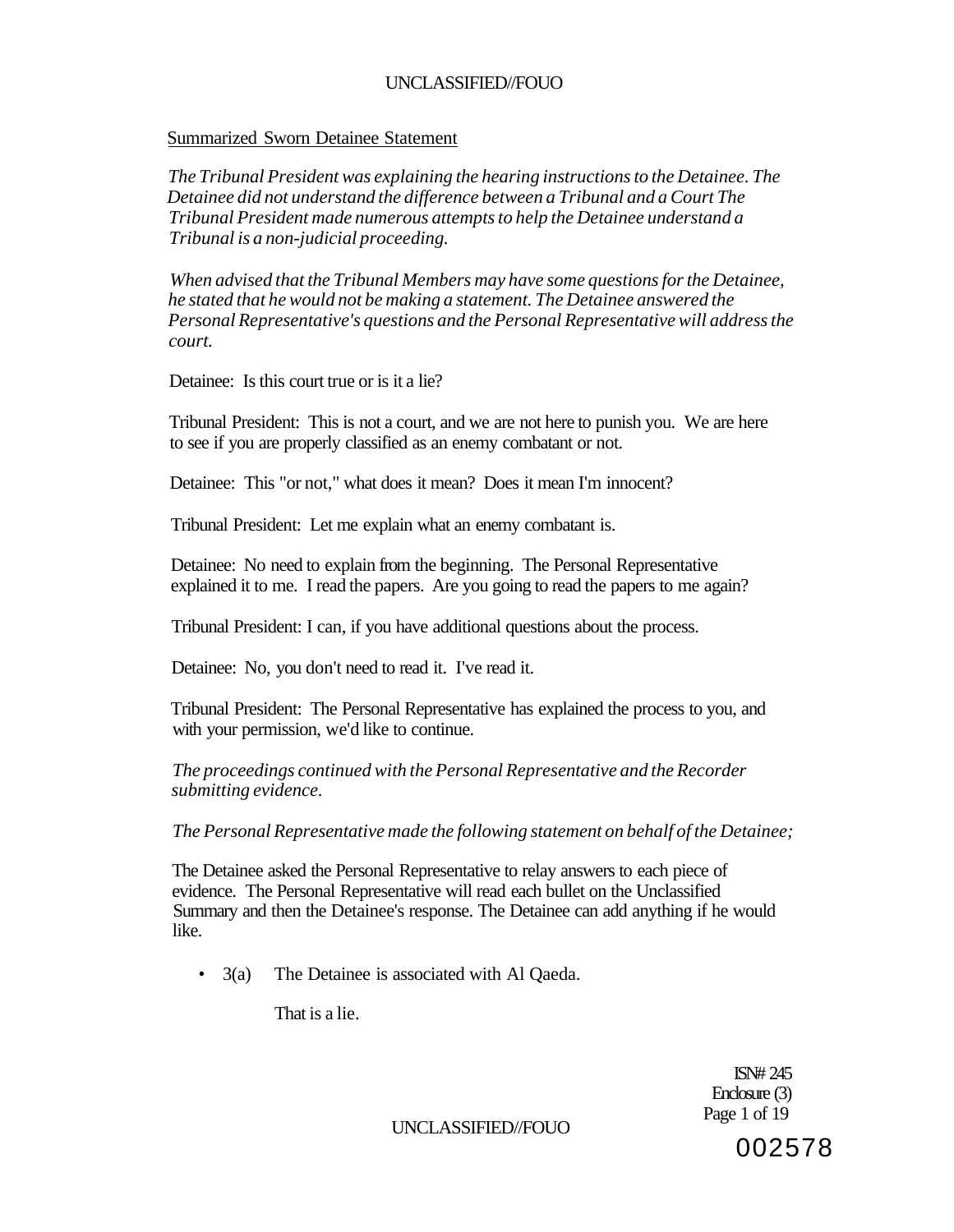• **3(a)(1) The Detainee traveled from Saudi Arabia to Afghanistan via Quetta, Pakistan.** 

True.

• **3(a)(2) The Detainee spent approximately 9 months in Afghanistan training with the Taliban.** 

Yes, I spent 9 months in Afghanistan, but I did not train with the Taliban.

• **3(a)(3) The Detainee received military training at the Al Qaeda camp located at Al Farouk.** 

> I trained at Al Farouq on the Kalashnikov rifle. It was my first time being there and the first time I've traveled.

*The Personal Representative reminded the Detainee that he could add anything if he chooses to. The Detainee did not want to add anything.* 

• **3(b) The Detainee participated in military operations against the coalition.** 

This is a lie.

• **3(b)(1) The Detainee carried a weapon on the battlefield.** 

**I** did carry a weapon, but not in battle. A lot of people went to the mountains. I was given a weapon to protect myself and five others. Each person had to guard the group of people for 1 hour. We were in a burrow approximately the size of this room.

### *The Detainee asked the Personal Representative to repeat the above. The Personal Representative repeated the above statement*

Detainee: What is written right there [translated copy of the Personal Representative's notes]?

#### *The Translator re-reads the response from the notes.*

Detainee: Every person would.. .did I say this?

Personal Representative: That's what you told me and we confirmed it. If you want to change what you are saying, please do.

Detainee: I want to see the paper.

ISN# 245 Enclosure (3) Page 2 of 19

 $\begin{array}{ccccccc}\n\text{UNCLASSIFIED//FOUO} & & & & & &\text{A} & \text{A} & \text{,} & \text{m}\n\end{array}$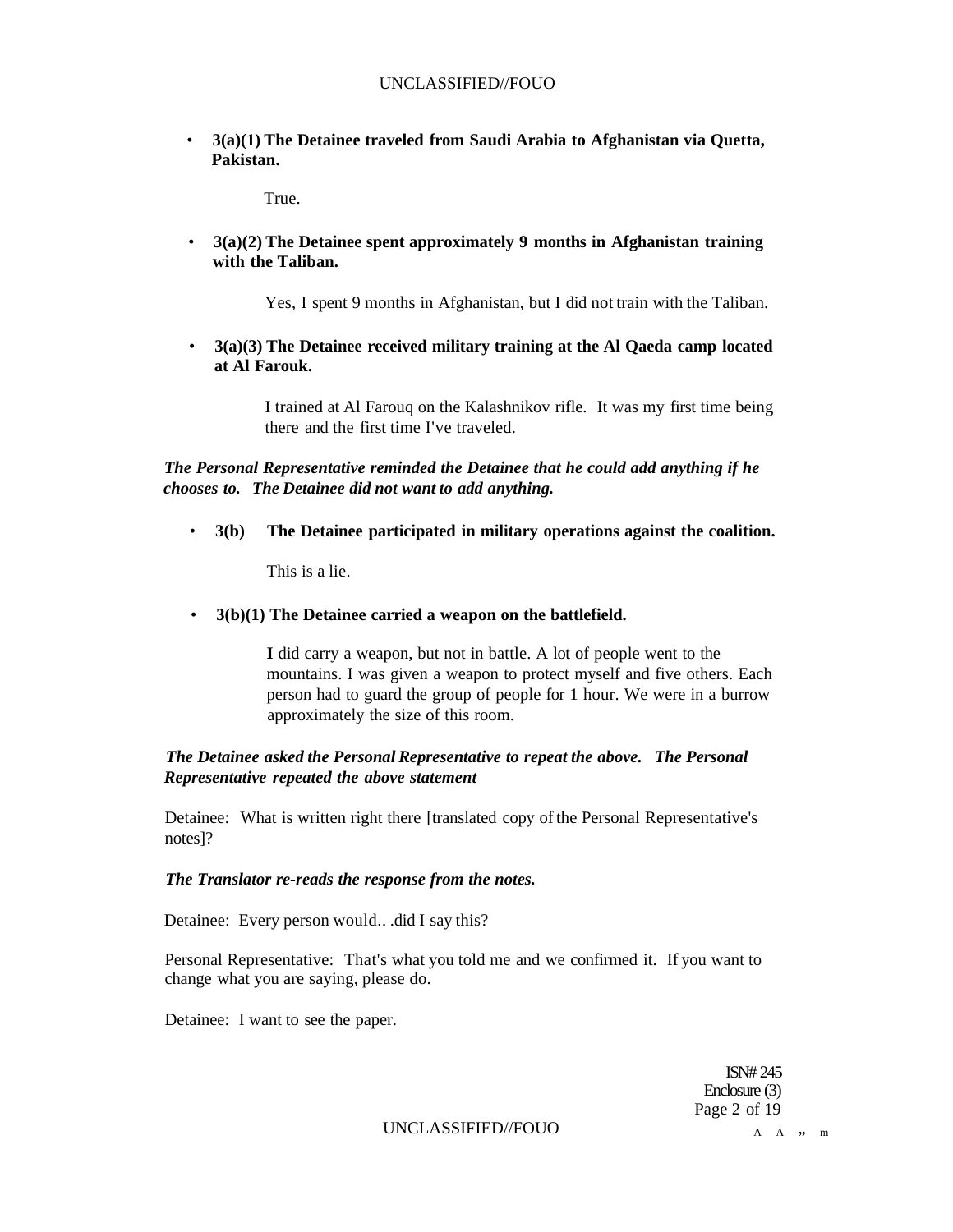### *The translator handed the document to the Detainee and the Detainee read the document.*

Detainee: These are lies. 1 didn't say these words.

Tribunal President: What words? Please tell us the true statements.

Detainee: These words are not true. He's [Personal Representative] playing with these papers.

Personal Representative: These are the words you [Detainee] dictated to me. I wrote them down and went over them with you, but if you would like to dispute the fact that you carried a weapon on the battlefield, you may do so now,

Detainee: No, I didn't say these words.

Tribunal President: Please tell us what you did say.

Detainee: These words I didn't say. He's [Personal Representative] making this up. This person [Personal Representative] has been playing since the first day he came.

Tribunal President: This is an opportunity for you to tell us...

Detainee: The second time he [Personal Representative] called me for a meeting and 1 came to the meeting. The papers he showed me were not these words. He changed these words. I'm asking...

Tribunal President: Everything was fine until the last...

Detainee: I'm going to ask for the Personal Representative to be changed. If you get another Personal Representative, I will answer these questions with him. Otherwise, I will not participate.

Tribunal President: You were going along with everything until we got to the last point, and then you identified...

Detainee: This I did not say.

Tribunal President: All of that is not what you said?

Detainee: This point  $[3(b)(1)]$ , I did not say it.

Tribunal President: When it was stated "The Detainee is associated with Al Qaeda" "That's a lie," that's not true? You did not state that?

> 1\$N# 245 Enclosure (3) Page 3 of 19

UNCLASSIFIED//FOUO

00£580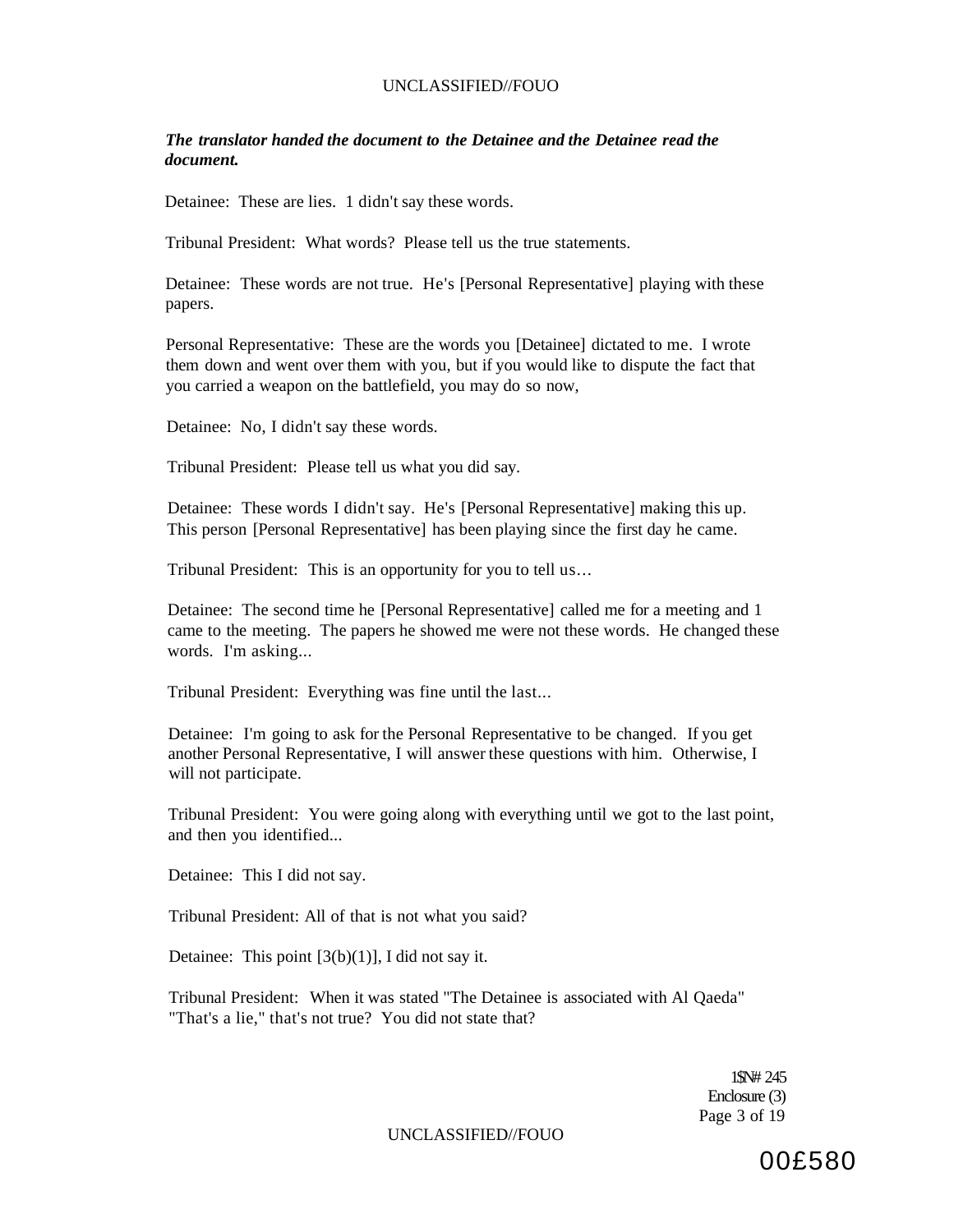Detainee: That is a lie.

Tribunal President: We're going to give you an opportunity, right now, to counter and tell us your story to every allegation listed here, one by one. Now or never.

Detainee: The Personal Representative talked to me before; he talked to me a second time and brought me the paper with the answers that I gave. This is not what I said. These words 1 did not say.

Tribunal President: Okay, we'll disregard this. We're going to give you an opportunity, right now, to tell us what you want to say.

Detainee: What do you want me to say? Why can't you change my Personal Representative?

Tribunal President: We don't need to. We're here right now, today and we're going to make a determination on your enemy combatant status today. We're going to go down, one by one, and give you the opportunity to tell us your story. Otherwise, we'll continue in your absence, and we'll hear the evidence in your absence.

Detainee: How could you continue? You're going to continue on stuff I did not say?

Tribunal President: We're giving you the opportunity...

Detainee: The Personal Representative twists my words. This is a game. How can you do that?

Tribunal President: We will give you the opportunity...

Detainee: I did not say these words.

Tribunal President: I understand that...

Detainee: You should form a court and try this person [Personal Representative] for the words that he said.

Tribunal President: Evidently, there is a miscommumcation with the transcript of the Unclassified Summary. We are going to give you the opportunity now to clarify everything on the Unclassified Summary that you have seen.

Detainee: You like order, is that correct?

Tribunal President: Say again?

Detainee: You like order, is that true?

ISN# 245 Enclosure (3) Page 4 of 19

UNCLASSIFIED//FOUO

002581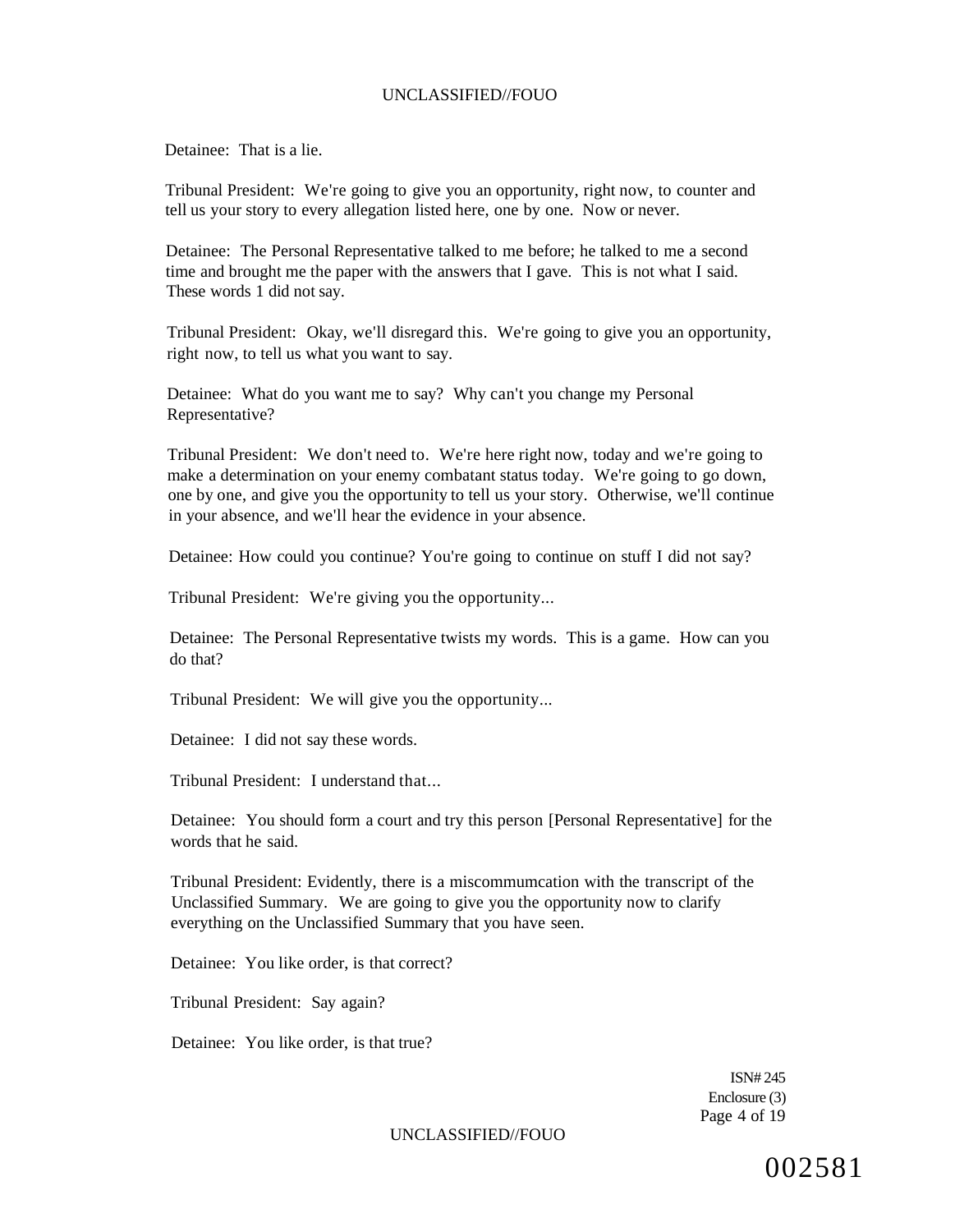Tribunal President: We want to have an opportunity to hear your story...

Detainee: I'm saying, do you like order?

Tribunal President: This does not have anything to do with your classification as an enemy combatant

Detainee: I am asking you a question. Do you like order? Why aren't you answering the question?

Tribunal President: Because it has nothing to do with your status as an enemy combatant.

Detainee: Do you like order or not?

Tribunal President: In an effort to get your cooperation, I will answer that question.

Detainee: I am cooperating right now; I'm just asking you, do you like order?

Tribunal President: Order, as in organization, things in a place? Yes.

Detainee: Order, courts, prison, all that stuff. You like that?

Tribunal President: Court?

Detainee: The order and the proceedings of this Tribunal.

Tribunal President: Yes.

Detainee: I like the way and order of these proceedings also, so I am asking you to change the Personal Representative. Bring me another Personal Representative. He will ask me the questions and I will answer him because this stuff, I did not say.

Tribunal President: I'm giving you an opportunity to say what you want to say now.

Detainee: I do not know how to deal with courts. Pve never been in a court before. You said I have a Personal Representative. The papers said I have a Personal Representative, and I want to deal with a Personal Representative.

Tribunal President: Again, for clarification, this is not a court This is an administrative hearing, a non-judicial proceeding.

Detainee: I don't know anything. This Personal Representative changed the words, switched them around. I'm asking for the fairness of the American Justice System and

> ISN#245 Enclosure (3) Page 5 of 19

UNCLASSIFIED//FOUO

001:582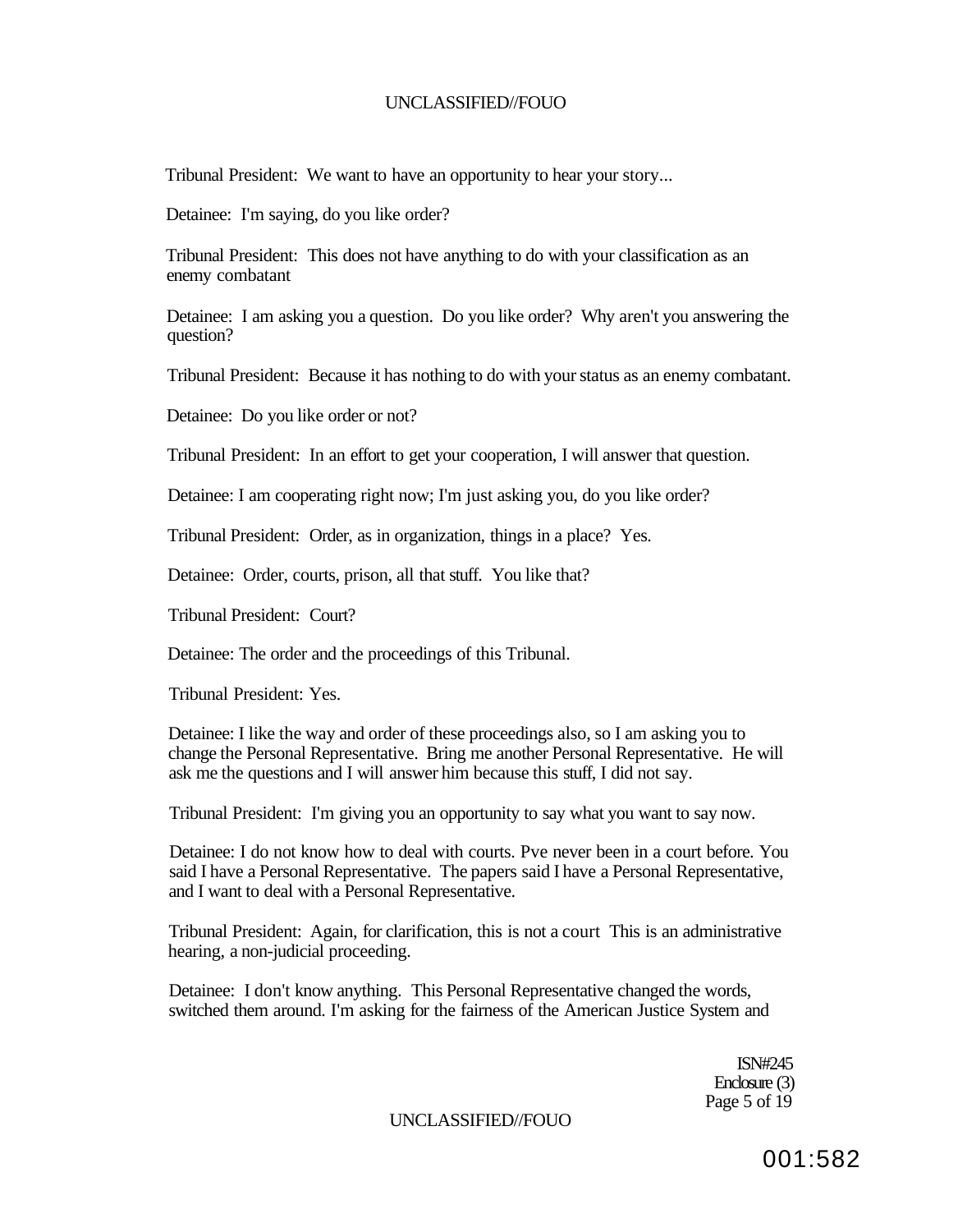I'm asking for a new Personal Representative and for him to ask me the questions so I can answer them.

Tribunal President: We are not here to punish you. This is not a court.

Detainee: Based on the proceedings, I am following the order of these proceedings. You've assigned me a Personal Representative, and I'm asking for a new one. Fm going along with everything, with the system, the papers, and everything. Are my words right or not?

Tribunal President: It's not necessary that you have another Personal Representative. You can tell us your story, right here, right now and we won't have to delay anything. We're here to determine your status.

Detainee: No, I do not answer. The Personal Representative answers and 1 did not say these words.

Personal Representative: Sir, should we go through these lines and the Detainee can strike the words he says he did not say?

Detainee: I don't accept this. You're going to imprison me here for the rest of my life because of this, something I did not say. It's not right.

Tribunal President: If you could identify to us that 3(b)(1) is the only one that you dispute, correct?

Detainee: Yes, this point, "The Detainee carried a weapon on the battlefield," that point I did not say. The last one, I have not heard it yet. There is one after that one.

Tribunal President: That's fine. I mink we're making progress here and you just don't realize it. We've gotten to the last one and all we have to do is continue.

Detainee: There is still one point we haven't gotten to yet

Tribunal President: We're getting to it right now.

Detainee: How can you get to it when the words are wrong? You have to repeat it from the beginning. How can we...

Tribunal President: His [Personal Representative] notes are not going to be entered into evidence. Only the transcript and recording of what we say will be entered. What you say will be admitted.

> ISN# 245 Enclosure (3) Page 6 of 19

UNCLASSIFIED//FOUO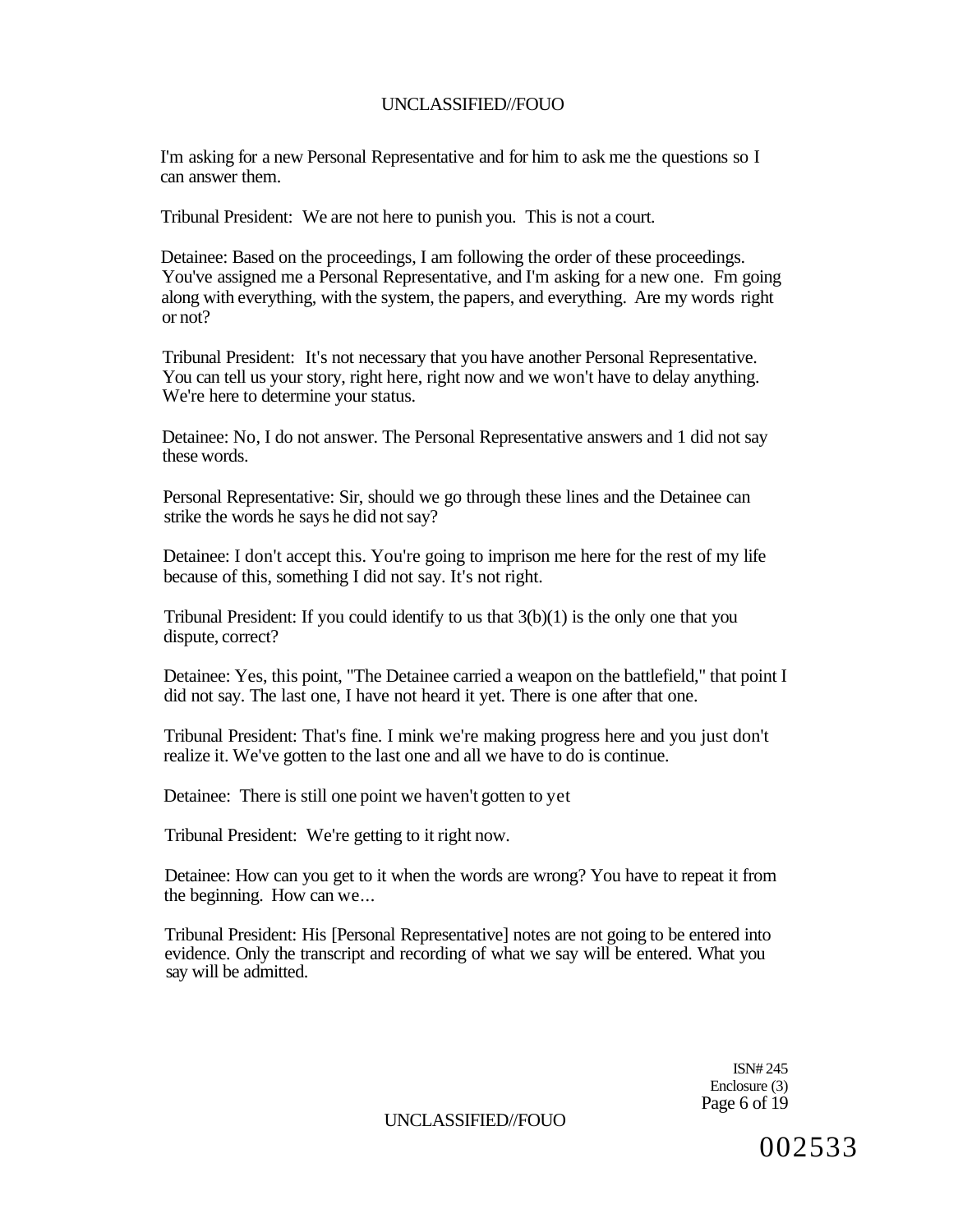Detainee: I don't know these games. This court should try this person [Personal Representative] for saying words that I did not say. I'm asking the court to get me another Personal Representative because he said words I did not say.

Tribunal President: There was only one line you indicated a problem with. Up until that time, we went through 8 items you seem to agree with, that were perfectly fine.

Detainee: One line, and the one after that we still haven't talked about These words, this is my life. I'm going along with this with you. This is my life. This person twisted the words that I said.

Tribunal President: That's why wc want you to speak for yourself.

Detainee: How can you put down rules and regulations and not follow them yourselves?

Tribunal President\* We are following them.

Detainee: I am asking the justice system of the United States to give me a new Personal Representative because I did not say these words to the Personal Representative.

Tribunal President: We think it may be a miscommunication in translation. We understand this translator is not the same one that was in previous interviews, is that correct, Personal Representative?

Personal Representative: Yes, sir.

Detainee: That's good. The second time you [Personal Representative] brought a paper into the interview and had me read it, it wasn't the same one as this one. I read Arabic and it wasn't the same.

Personal Representative: It was that paper. I had it translated and showed it to the Detainee. I would suggest maybe the Detainee should answer the question, yes or no, "the Detainee carried a weapon on the battlefield" and we can move on to the Detainee's last answer.

Detainee: No, you gave me a piece of paper that was written in Arabic. I read it and it wasn't this piece of paper.

Personal Representative: Would you like to just answer the question about whether you carried a weapon on the battlefield?

Detainee: I will not answer. I want a new Personal Representative. I'll go over this with him and we'll come back. This person [Personal Representative] is playing with the papers and the words. Now, you should form a committee to look at him. How can he

> ISN#245 Enclosure (3) Page 7 of 19

UNCLASSIFIED//FOUO

00^584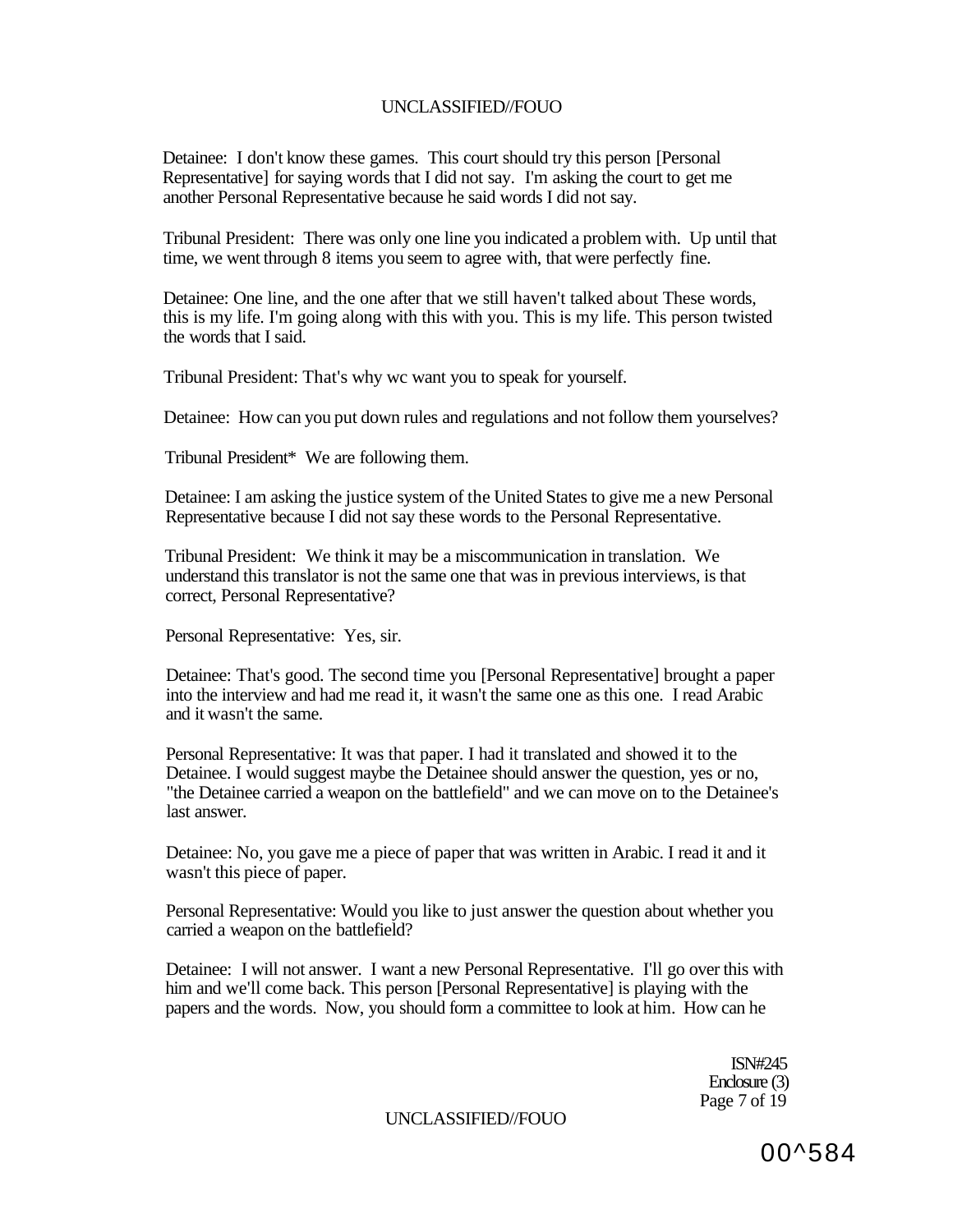say stuff that I did not say? I'm just talking to you straight. I'm not beating around the bush. Are my words correct or not?

Tribunal President: We want to give you an opportunity to speak on your own behalf. If we do that now, what is the difference which Personal Representative you have?

Detainee: No, I'm going according to the law. I can't speak for myself.

Tribunal President: You certainly may. It's perfectly fine.

Detainee: These are your laws. You put these laws on here and you want me to go outside these laws?

Tribunal President: This is not a court of law. He [Personal Representative] is not a lawyer and 1 am not a lawyer.

Detainee: That's fine. The words that were said in the beginning.. .1 want a new Personal Representative, not a Personal Representative that plays with the words. You should form a committee to look at this Personal Representative. The words that I said the first time are true.

Tribunal President: We're going to continue and we're going to continue either in your presence or in your absence. You're going to make a choice by how you cooperate.

Detainee: These words I did not say. How can you continue this with words I did not say?

Tribunal President: You have been given the privilege to be present at all open sessions of this Tribunal. If your conduct...

Detainee: I came and I attended, but these words I did not say.

Tribunal President: We're going to be as fair as we possibly can.

Detainee: God is great. That's what I want I don't want anything but that. I need for you to change my Personal Representative, who played with my words and said something I did not say. That's all I want.

The other Tribunal Members can talk if you [Tribunal President] are tired. No problem, it's all the same.

Tribunal President: I'm not tired. I got a good night's rest.

Detainee: I mean, if you're tired of talking in this discussion. Don't misunderstand me. I meant getting tired of talking, not physically tired.

> ISN# 245 Enclosure (3) Page 8 of 19

UNCLASSIPIED//FOUO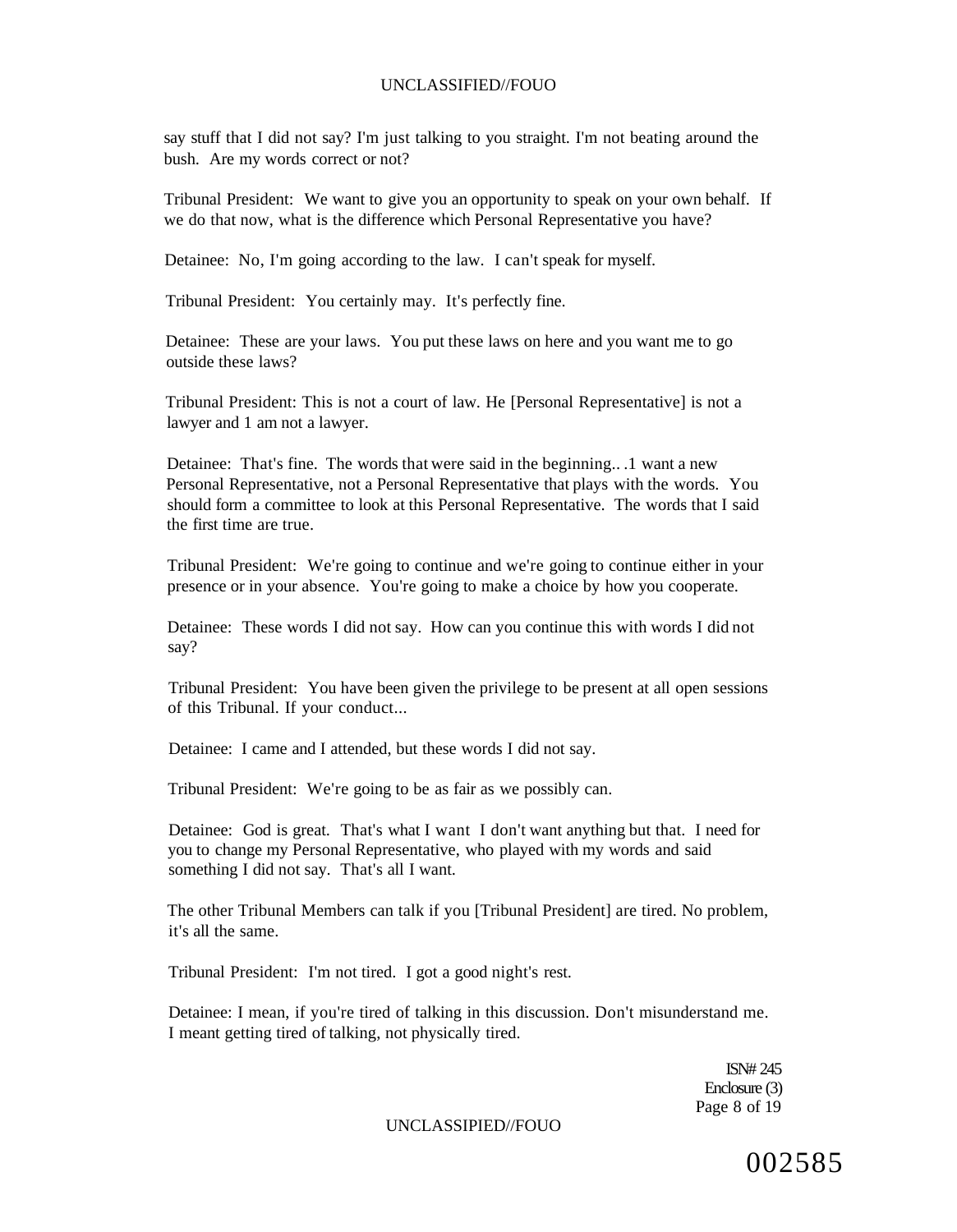Tribunal President: Maybe that's the key. There seems to be a misunderstanding. I think you misunderstand the fact that your Personal Representative is doing everything he can on your behalf.

Detainee: This Personal Representative is trying to help me [laughing]?

Tribunal President: Yes, and there is only one item here you say is off in the communication. I propose to you, we continue and you can address the other remaining items here, one by one, and we'll have an opportunity to determine your enemy combatant status today.

Detainee: There's no problem. I'm here and I'm not going anywhere. All of the people can go home, you will all still be here, so you can get me a new Personal Representative and we can meet again. There's no problem; I'm here.

Tribunal President: There is a problem. You don't seem to understand. We are continuing today, with these people we have here, either in your presence or not. Your conduct is unacceptable and if you continue to be disorderly you will be removed from this hearing and the Tribunal will continue to hear evidence without you.

Detainee: Me? I'm the one who caused disorder? I'm talking about ray rights and my life and I'm causing disorder?

Tribunal President: We're giving you an opportunity to tell us the correct information. We're interested in your status as an enemy combatant or not an enemy combatant.

Detainee: I cannot talk in a court. I don't know how to deal with courts. I have a Personal Representative and I need him to be changed. You can interrogate him and find the piece of paper he first gave me. I know you're not causing disorder and I'm not causing disorder. He [Personal Representative] is the one who caused the disorder.

Tribunal President: We have tried to explain this misunderstanding. This is not a court, but a non-judicial administrative hearing. You have the opportunity in this open session to counter the information on the Unclassified Summary of Evidence. We will continue and you can either respond or choose not to respond.

Detainee: How can you continue when this is not true?

Tribunal President: We're going to give you the opportunity to tell us what is not true. You indicated you have no association with Al Qaeda, correct?

Detainee: I did not speak, he [Personal Representative] spoke for me, but some of the answers are not true and some are true.

> ISN# 245 Enclosure (3) Page 9 of 19

UNCLASSIFIED//FOUO

0025S6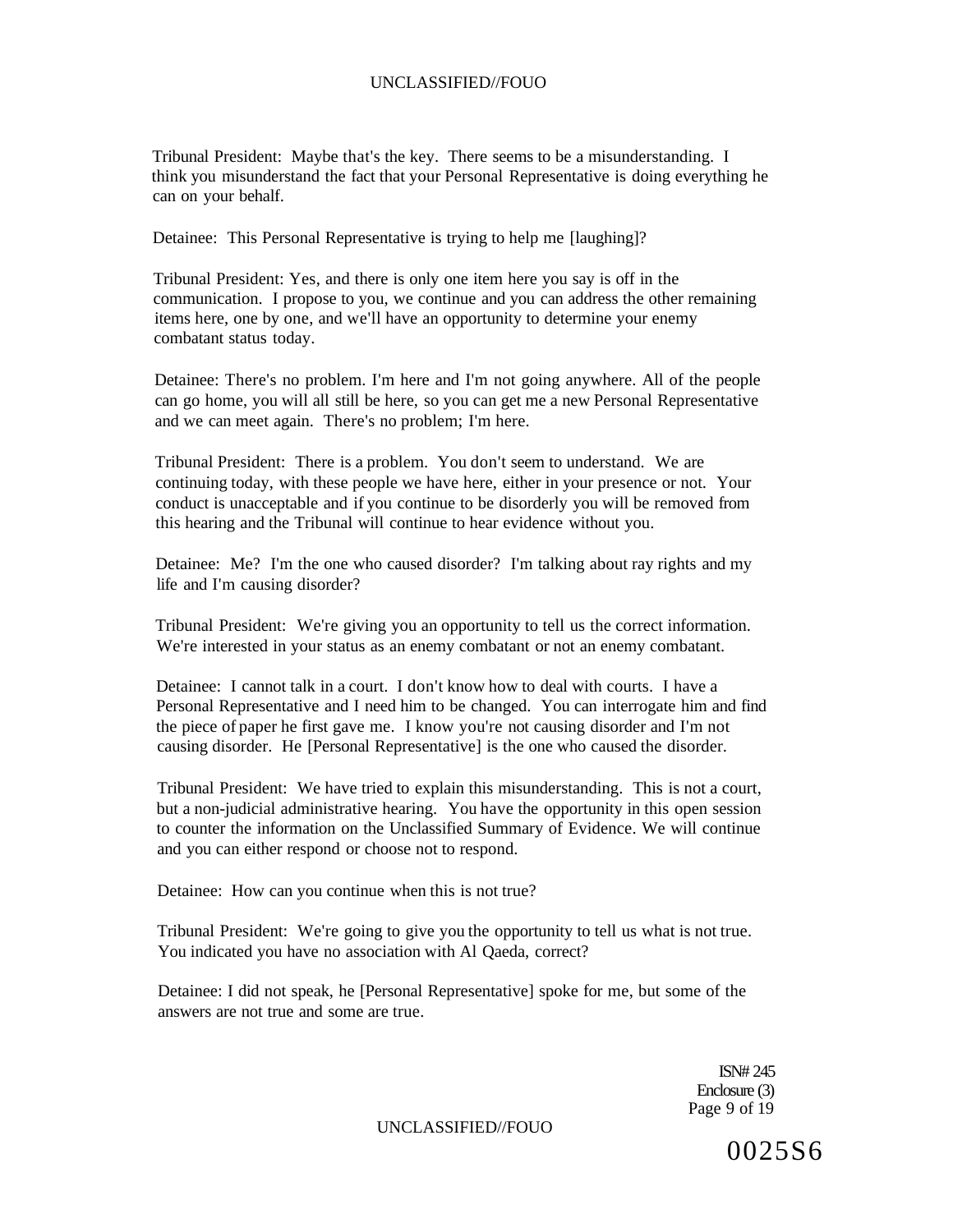Tribunal President; Tell me what's true right now. Disregard that. I'm talking to you one on one, right here.

Detainee: I don't remember exactly, but that is not true.

Tribunal President: Are you associated with Al Qaeda?

Detainee: The answer is with you.

Tribunal President: The Detainee traveled from Saudi Arabia to Afghanistan via Qatar and Pakistan.

Detainee: Why are you continuing right now?

Tribunal President: True or false?

Detainee: Please give me a new Personal Representative. This is my life and this is my future.

Tribunal President: The Detainee spent approximately 9 months in Afghanistan training with the Taliban.

Detainee: [No response]

Tribunal President: The Detainee received military training at the Al Qaeda camp located at Al Farouq.

Detainee: [No response]

Tribunal President: The Detainee participated in military operations against the coalition.

Detainee: [No response]

Tribunal President: The Detainee carried a weapon on the battlefield.

Detainee: [No response]

Tribunal President: The Detainee participated in military operations in Tora Bora.

Detainee: [No response}

Tribunal President: Assuming we've gotten as far as we have, you understand this translator. You've identified in an earlier question, that you understand this process. How would you like to respond to this Unclassified Summary of Evidence?

> ISN# 245 Enclosure (3) Page 10 of 19

UNCLASSIFIED//FOUO

0025S7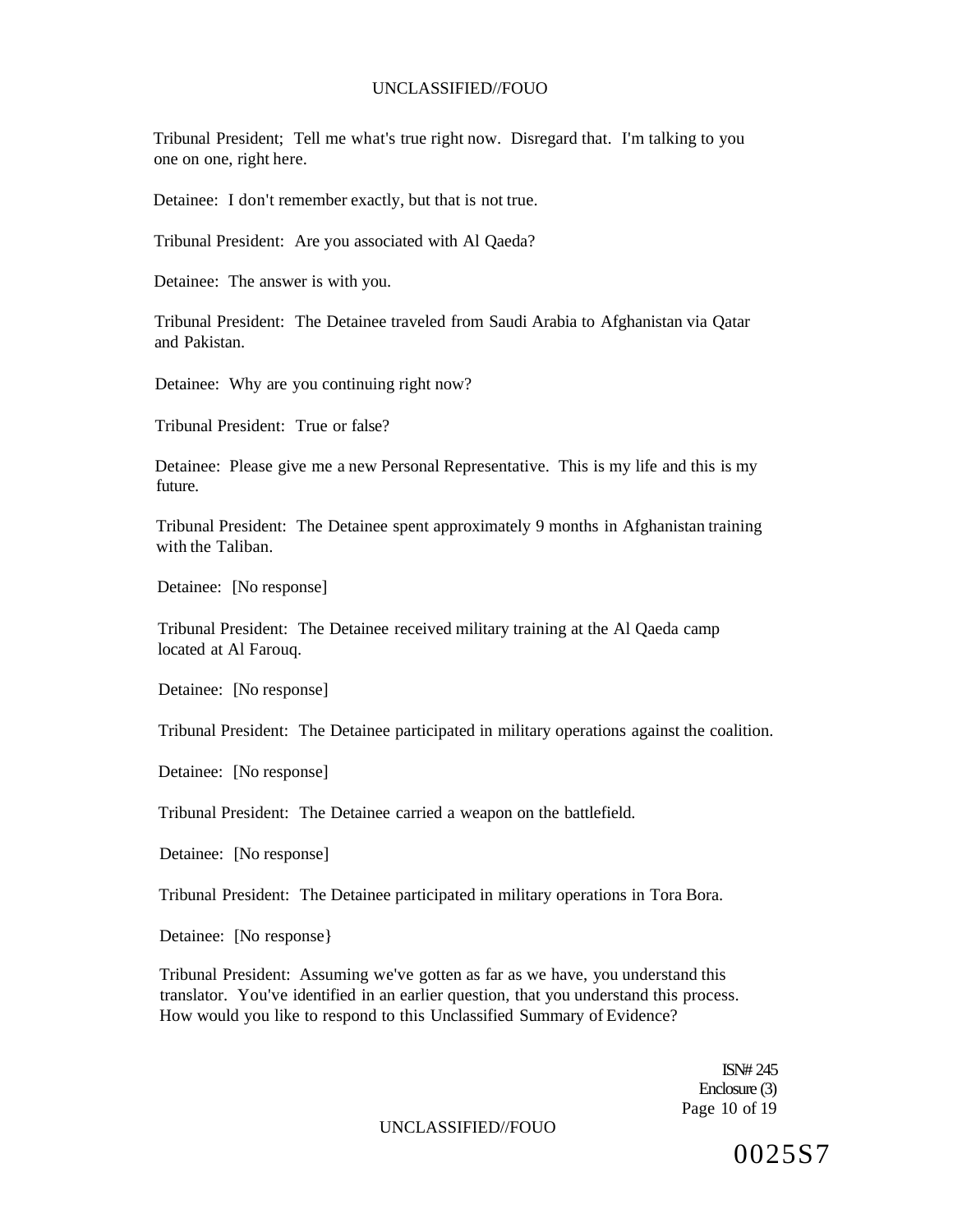Detainee: To change my Personal Representative or to interrogate him and look for the piece of paper he showed me the first time. This is my life and this is my future.

Tribunal President: Does this conclude your statement?

Detainee: [No response]

Tribunal President: Does either the Personal Representative or Recorder have any questions?

Personal Representative and Recorder: No, sir.

Tribunal President: Do any of the Tribunal Members have questions for the Detainee?

Detainee: I object to this. These are my rights and this is my life.

Tribunal President: Your rights have not been...

Detainee: If you think I don't have anything to say, than don't These are words I did not say.

Tribunal President: We're giving you the opportunity to be present here and to answer questions or concerns about the evidence against you.

Detainee: Please get me a Personal Representative. I will answer him and he will answer for me, but change this Personal Representative. These words I did not say. What's right is for you to talk to him and find the old piece of paper because these words I did not say. The personnel are here, you're here and he's here. You can question him and find the piece of paper I looked at in the beginning. It's enough. I've been here for 3 years and you want me to stay here for the rest of my life in prison?

#### Questions to the Personal Representative by the Tribunal President

- Q: Were there different versions of the Unclassified Summary?
- A: No, sir. As a matter of fact, I have my original notes that I took in my handwriting. When I took them, I would repeat them back and the translated notes are the ones I showed the Detainee.

Detainee: That's not it. It's not this paper.

Tribunal President: Do any of the Tribunal Members have questions for the Detainee?

*The Tribunal Members had more questions for the Personal Representative,* 

ISN# 245 Enclosure (3) Page 11 of 19

UNCLASSIFIED//FOUO

0025S8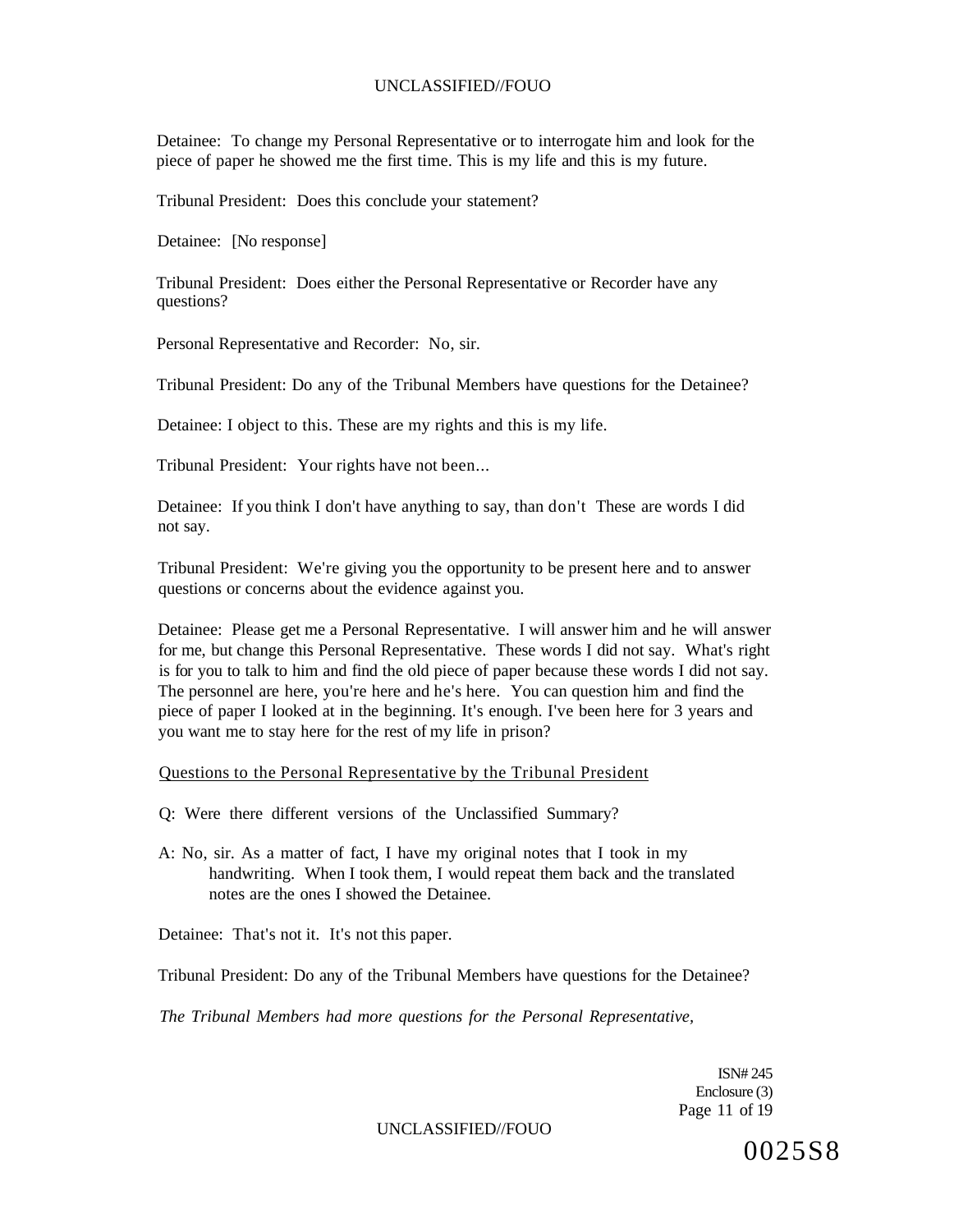Q: How many interviews did you have with the Detainee?

- A: I had two interviews with the Detainee.
- Q: During both interviews, and our proceeding today, was the same version of the Unclassified Summary used?
- A: Yes, sir.

Detainee: No. This is not true.

Tribunal President: You'll have your chance to respond when you are asked a question.

Detainee: I cannot answer. If you bring me a Personal Representative I will answer him. The words on this paper, I did not say. Either change my Personal Representative and I'll answer him, or you can question this Personal Representative and try to find the piece of paper I looked at before.

Tribunal Members: That's exactly what I'm doing right now, if you'll allow me to proceed,

- Q: How long were your interviews with the Detainee?
- A: The initial interview was 1 hour and 45 minutes. The follow up interview was 45 minutes.
- Q: Was the same translator used in the first and second meetings?
- A: Yes.

Detainee: No. Now you can see he's joking around. The first time it was a woman and the second time it was a man. See? He's lying about that.

Tribunal Members: I was going to ask you [Detainee] the same questions next, to get your version of the story, but right now I'm asking the Personal Representative.

Detainee: Go ahead.

- A: I believe so. I've gone through so many different interviews; I could be mistaken about the interpreter. However, I have my notes that I went over the Detainee in the initial interview. He would say something, I would write it down and then I would have the translator, re-translate it back to him.
- Q: So, you went over each bullet with the Detainee and the translator translated the bullets to the Detainee and he answered them?

ISN# 245 Enclosure (3) Page 12 of 19

UNCLASSIFIED//FOUO

00ii5S9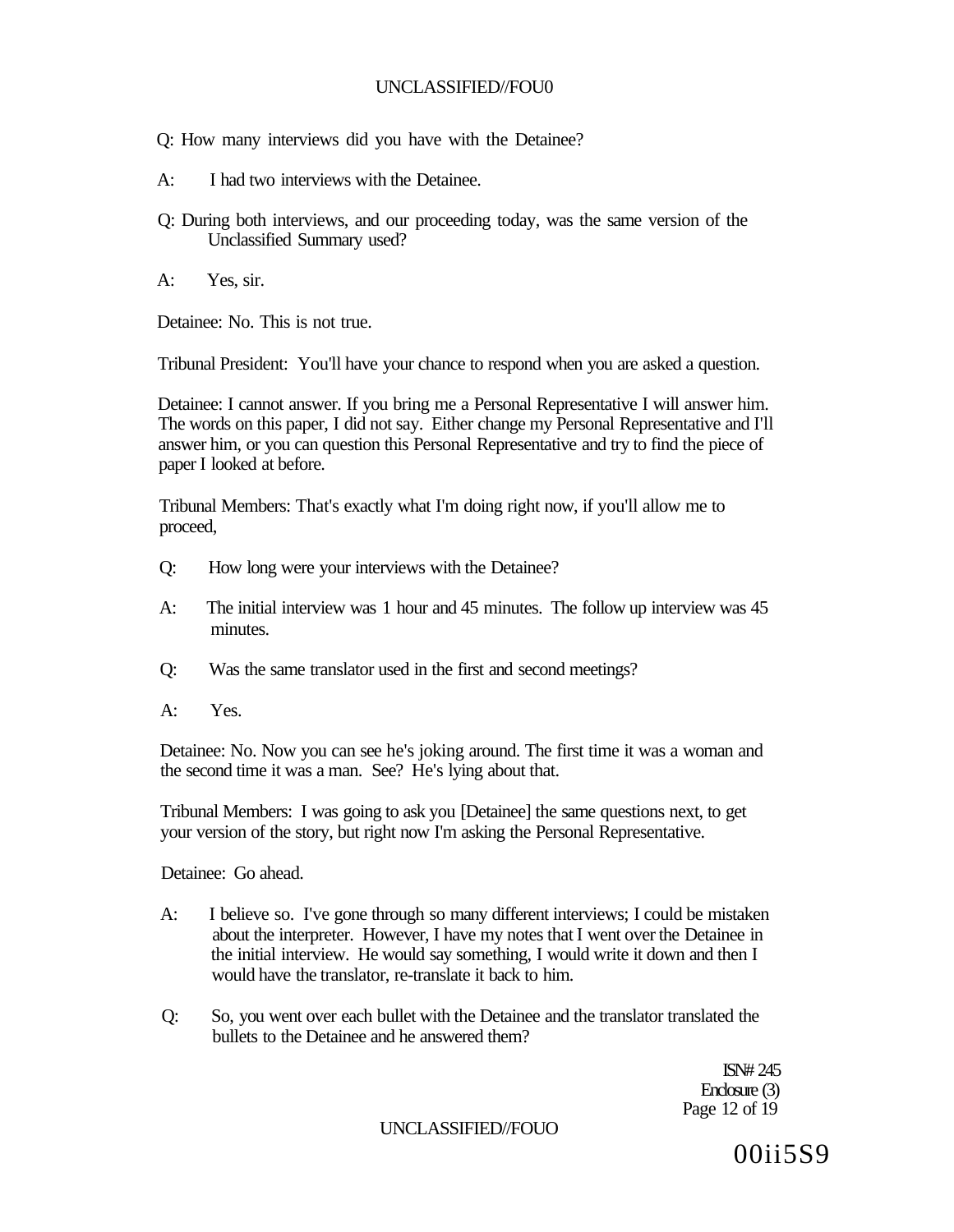A: Yes. First, I went over the entire Summary of Evidence with the Detainee. I asked if he wanted to participate. He said he could care less one way or the other to participate. He said, "I'll participate if you want me to or not if you don't want me to." I suggested he should participate and he'd be given the chance to speak. I went over each point, one by one, got his response and wrote it down. Then, I had the translator repeat what I had written to him. Most answers were just a flat true or not true. When we got to this point of contention, the Detainee told me a lot of things and I wrote them down. I then read back some things, and he changed some things. I tried to clarify it again and we went back and forth. The Detainee agreed to what I was writing and I had it translated.

I met with him on the follow up interview. If there is an error in what my translation was, there are several points in the testimony that the Detainee would probably agree with and some things he may not agree with.

I can go back to my original notes, go through line by line and the Detainee can say yes or no. If he says no, we'll just strike it. The Detainee did defend himself at this point, but I hadn't got to that part of my paragraph yet I would suggest I go through what I have written down and give the Detainee the opportunity to say yes or no.

- Q: I will not construe any part of the disputed answer against the Detainee if he disagrees with a certain portion of it at this point. Was there an additional portion of the answer to  $3(b)(1)$  that you hadn't yet told us about?
- A: Yes, sir. I was only half way through, when he explained...
- Q: Before you say what it is, I want to hear the parts of the response the Detainee agrees with and separate that from the parts he doesn't agree with. The part he agrees with we will consider. The part he does not agree with, we will not consider.

The final version of your notes, after the back and forth conversation, was that final version translated and read back to the Detainee?

- A: The final version was translated elsewhere and brought back for the follow up interview. The Detainee saw it That's it, right there [pointing to the paper in the translator's hands].
- Q: Was that version read to him by the first or second translator?
- A: That version was shown to him by the second translator.

Detainee: No, this version was not presented to me. It was another version, not this one.

ISN# 245 Enclosure (3) Page 13 of 19

UNCLASSIFIED//FOUO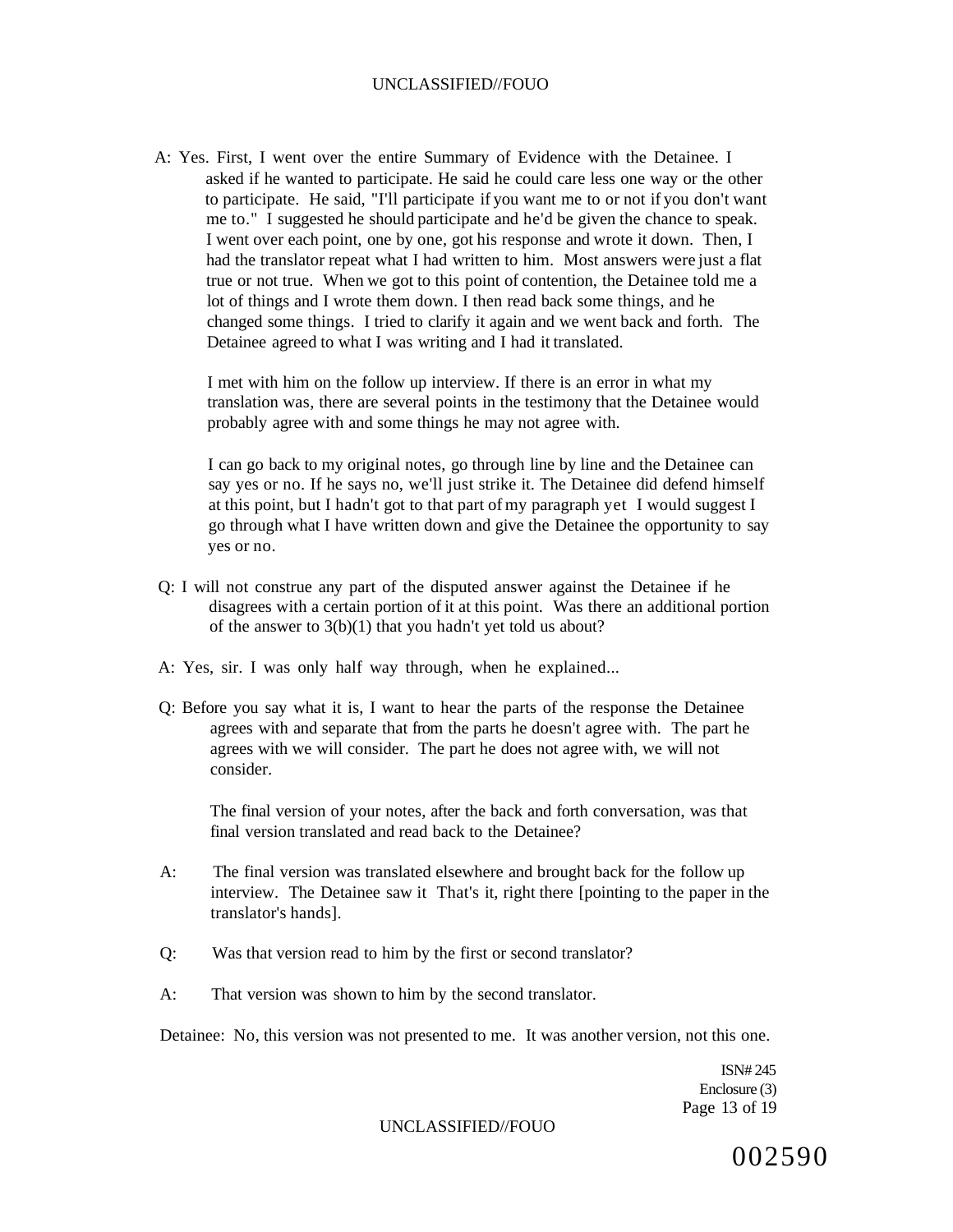- A: I only had it translated once, and that's it right there.
- Q: Was the version read to the Detainee by the second translator?
- A: I don't remember if it was read to him or if he was allowed to read it himself, but the words I used in the paper, are the words I read to him when I interviewed him the first time. I had them translated and I confirmed and changed it.
- Q: In either the first or second interview, did the Detainee indicate any dissatisfaction with either how you were construing his answers or how the translator was translating?
- A: No. He would say it was fine and was ambivalent.

### **Questions to the Detainee by the Tribunal Members**

- Q: Are you dissatisfied with either of the translators? You said there were two different individuals at your interviews?
- A: The words on the paper the Personal Representative brought me in the last interview were correct. The words that are written on this paper are not correct.

You don't have to trouble yourself or me. These words I did not say. All I'm saying is I'm asking you to change my Personal Representative and these are part of my rights. I'm not asking for anything except for my rights. I'm just going along with the rules and regulations you put forth.

- Q: I understand that. As I previously said, I'm not construing any part of this disputed answer against you, except for the part you may agree with. As I recall, the first portion of the answer to the part where it says, "the Detainee carried a weapon on the battlefield" was "yes, but not in battle."
- A: This is correct, this part only, but everything after it is not correct. This sentence is correct but I did not say the rest.
- Q: Is the other part close to being correct?
- A: I don't remember exactly, but those words I did not say.
- Q: [Translator] Please show the disputed answer to the Detainee.
- A: You don't have to show me. I want you to change my Personal Representative; this one's a liar. Or, you can form a committee to ask him where he put that paper. That's what I ask.

TSN# 245 Enclosure (3) Page 14 of 19

UNCLASSIFIED//FOUO

*oo2&9t*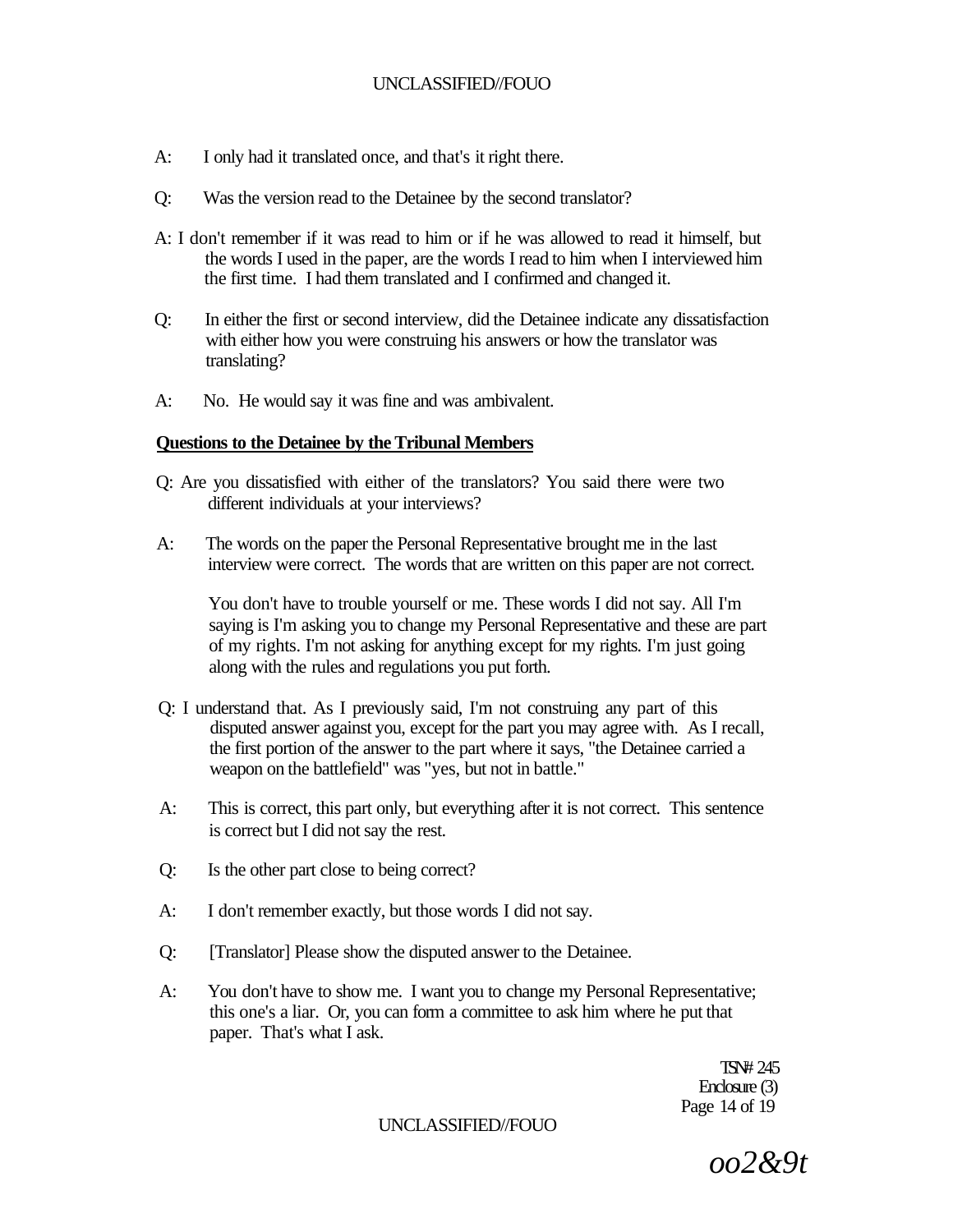Tribunal President: We're giving you an opportunity to tell us the accurate information.

Detainee: I will not talk. This Personal Representative plays games...

Tribunal President: You seem to do well speaking for yourself and we'd like for you to continue to do so.

Detainee: No, please bring a new Personal Representative and I will talk with him.

Tribunal President: Why go through another person? Who is better to tell us the truth about you, than you, yourself?

Detainee: I spoke the truth with him [Personal Representative], but he is playing games.

### Questions to the Personal Representative **bv the Tribunal** Members

Q: Do you know who translated the final version? Just "yes" or "no."

Detainee: Maybe he lost the paper or something. If you question him, you can try to find it. That's what I'm saying.

A: I suggest I read a line of what the Detainee said and he can either agree or disagree.

Detainee: I will not clarify. I'll just tell you if s wrong.

Tribunal Member: That's fine.

Detainee: I'm telling you it's wrong.

### **Questions to the Detainee by the Tribunal** Members

- Q: At this point, I'm willing to consider the answer to  $3(b)(1)$  as "no". I would like to hear the...
- A: The one after that, I did not answer yet.
- Q: I would like to hear the answer to that.

A: How can you hear the answer to the last question if the paper is wrong?

Tribunal President: You tell us.

ISN#245 Enclosure (3) Page 15 of 19

#### UNCLASSIFIED//FOUO

002592-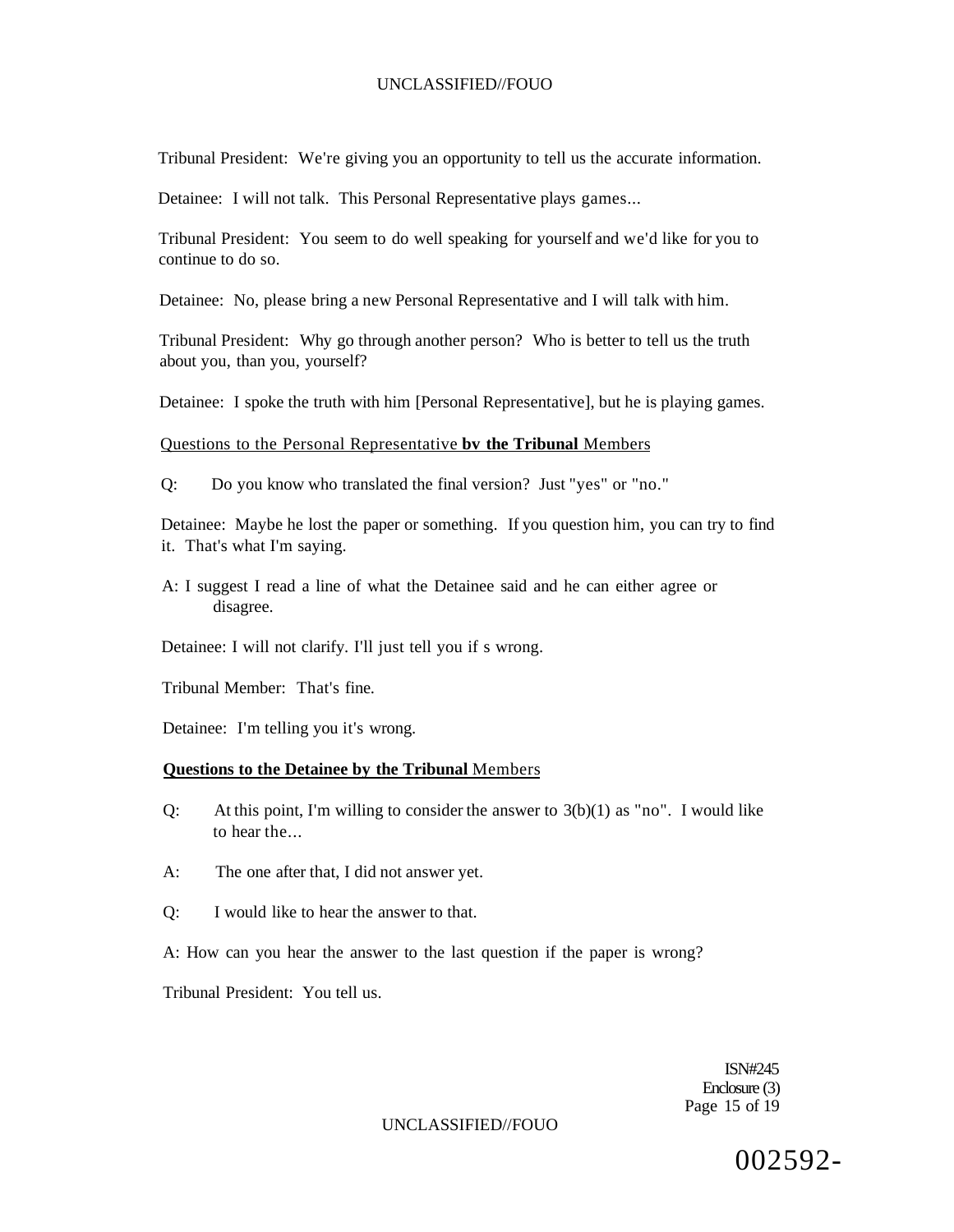Detainee: I don't remember, exactly, but these words I did not say. My mind is not a computer. I don't know.

Tribunal President: You answered the last 7 items. We have one more...

Detainee: These words I did not say.

Tribunal President: Well, we're giving you the opportunity to say the words you want to say.

Detainee: Change or question him [Personal Representative] and find the paper.

Tribunal President: The concern here today is to determine..,

Detainee: Why are you talking right now and troubling yourself when you should just take him and find the piece of paper?

Tribunal President: Because I don't think that needs to be done.

Detainee: What does not matter? What is not necessary? My life? Is it not necessary?

Tribunal President: No, please. The paper that either the Personal Representative or the translator has, because it is not going to be entered into evidence. Only the oral statement we are hearing from you is going to be considered in your determination of enemy combatant status.

Detainee: The words I said with him [Personal Representative] the first time are correct. This is not correct. If you could find the first piece of paper, that is correct

Tribunal President: Can you not tell us what is correct in reference to the Unclassified Summary?

Detainee: I don't remember exactly.

Tribunal President: Do you choose not to remember or do you choose not to answer?

Detainee: I'm not going to answer. There is supposed to be a Personal Representative to answer for me. Why are...

Tribunal President: There have been...

Detainee: Why aren't you admitting your mistakes?

Tribunal President: There has been a Personal Representative assigned...

1SN# 245 Enclosure (3) Page 16 of 19

UNCLASSIFIED//FOUO

**a? 25? 3**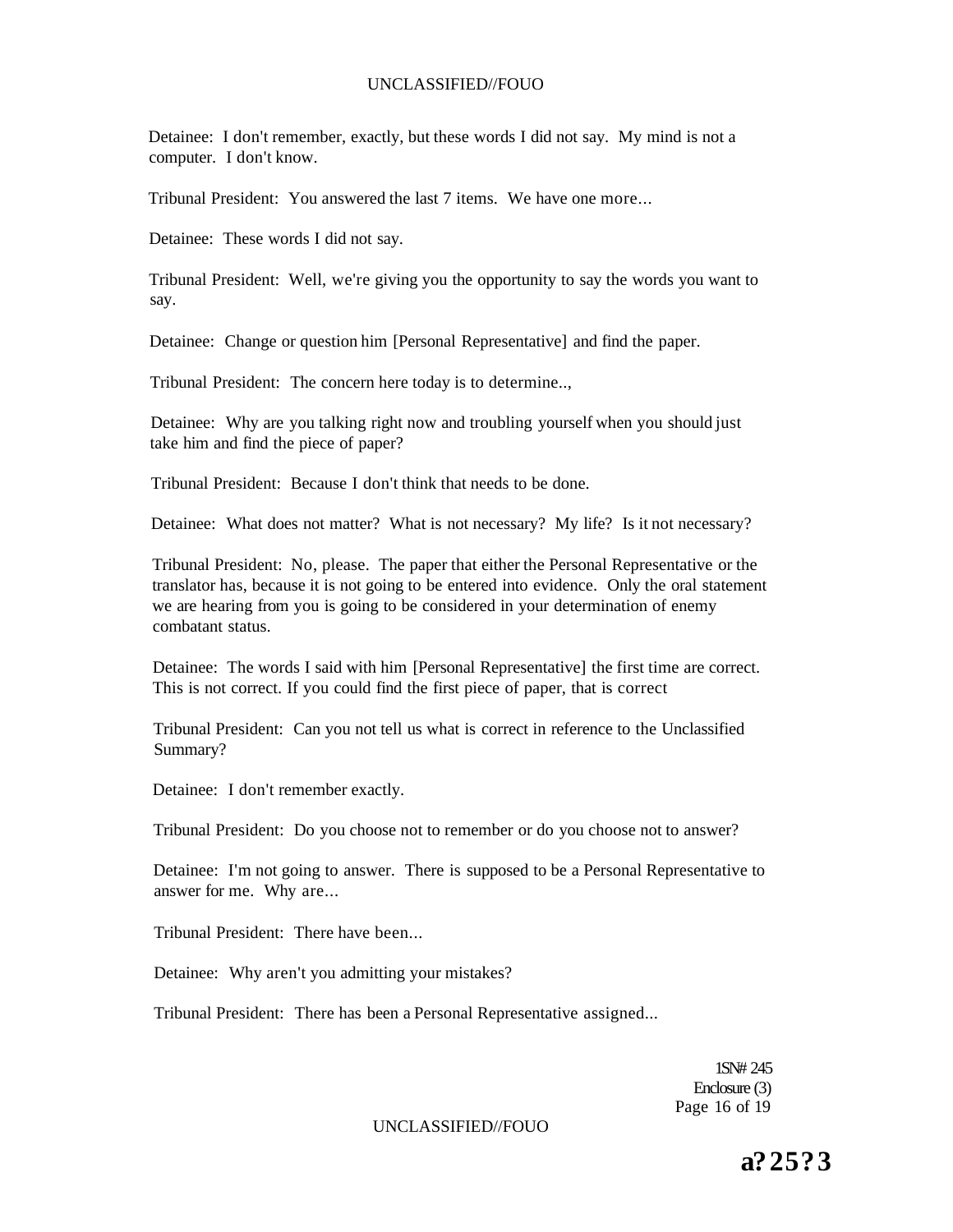Detamee: If had a mistake, I would admit it. My words are. ..the story here is to follow the order and the rules.

Tribunal President: The story here is to get to the truth. What better way to find out the truth than to let you tell us?

Detainee: I said what I have. This person [Personal Representative] changed the papers...

Tribunal President: Hey! Al Sulami! Forget about the paper! I want to hear from you. I want to hear your words in relation to the Unclassified Summary. We are giving you the opportunity.

Detainee: I don't remember. I will not answer. I will not answer in front of the court. I have a Personal Representative and he should answer for me. I'm asking that you change my Personal Representative. Then, it will go very well.

Tribunal President: You have been assigned a Personal Representative...

Detainee: [interruption, not translated]

Tribunal President: Hey! You have identified there may be a mistake on the translated version of the Unclassified Summary. We are giving you an opportunity to correct that, here and now.

Detainee: I will not speak. I told the Personal Representative that I will not answer in front of the court. Did he not tell you? I told him I would attend and I would swear, but I would not answer questions. For him to change the papers and then it falls on my head? That is not right. I told him I would not talk in the court. I told him I would swear. Good?

Tribunal President: You're talking very well, I think.

Detainee: I'm not talking about the story. I'm talking to you now because the Personal Representative is playing...

Tribunal President: What we're interested in is the story. We're going to...I have a question to ask you about the story. You can answer or not answer.

Detainee: I don't have an answer. Keep the question.

Tribunal President: Did you participate in military operations in Tora Bora?

Detainee: I will not answer.

ISN#245 Enclosure (3) Page 17 of 19

UNCLASSIFIED//FOUO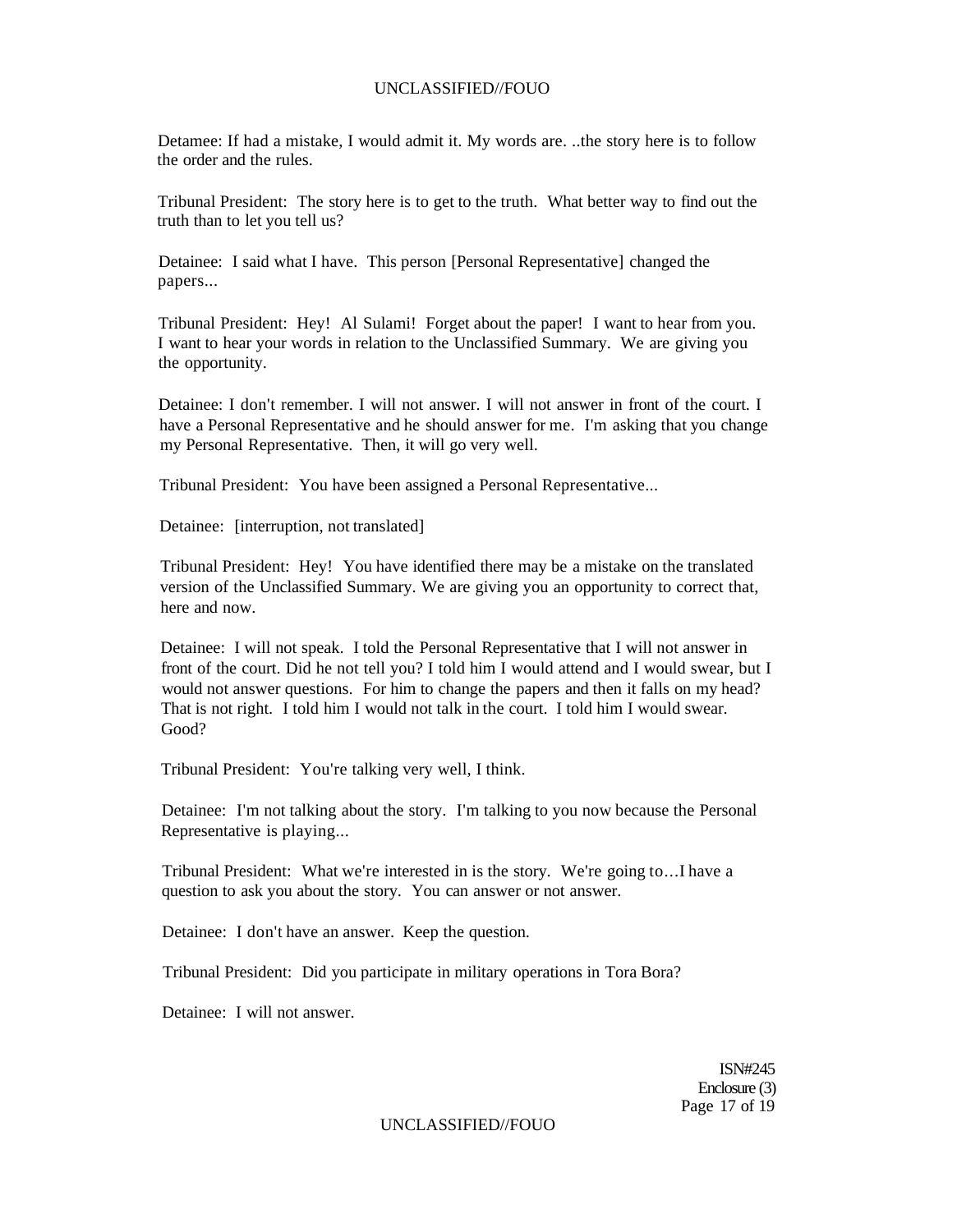### UNCLASSMED//FOUO

Tribunal Member: I would be interested in the response to that question. I'll give you one more chance to answer it, please.

Detainee: I will not answer any questions. Do not bother. I told my Personal Representative I would not talk in the court. He asked if I would swear, but I would not talk in the court. I told him I would attend. He is the one who messed it up; he switched my words. I told him I would come in, swear, but not talk. He would talk. If he had come in with the right paper, we would be finished, and everything would have been done today.

Tribunal President: We are going to be done today.

Detainee: What are you saying right now? The paper is wrong? Are you going to repeat it?

Tribunal President: Do you have any other information to present to this tribunal today?

Detainee: The information is that the information on this paper is not correct.

Tribunal President: That's not what I asked you. I asked for any other information pertaining to your determination of enemy combatant status. That's what we're concerned about here.

Detainee: I don't understand the question.

Tribunal President: Do you have any other evidence to present in reference to our determination of your enemy combatant status?

Detainee: You're classifying now? You said it would take a month. How are you classifying it right now?

Tribunal President: I'll get to that You will be notified of the determination once the Convening Authority approves it.

Personal Representative: I have the Detainee's response to the last question that he refused to answer. Nothing else. No witnesses.

Tribunal President: I will only accept that response from him [Detainee] personally.

Tribunal President: This concludes this Tribunal session. You will be notified of this Tribunal decision, upon the completion of the review of these proceedings, by the Convening Authority in Washington, D.C.

Detainee: How can you end the session when his words are wrong? Is it just up to you to end this session as you want?

> ISN# 245 Enclosure (3) Page 18 of 19

UNCLASSIFIED//FOUO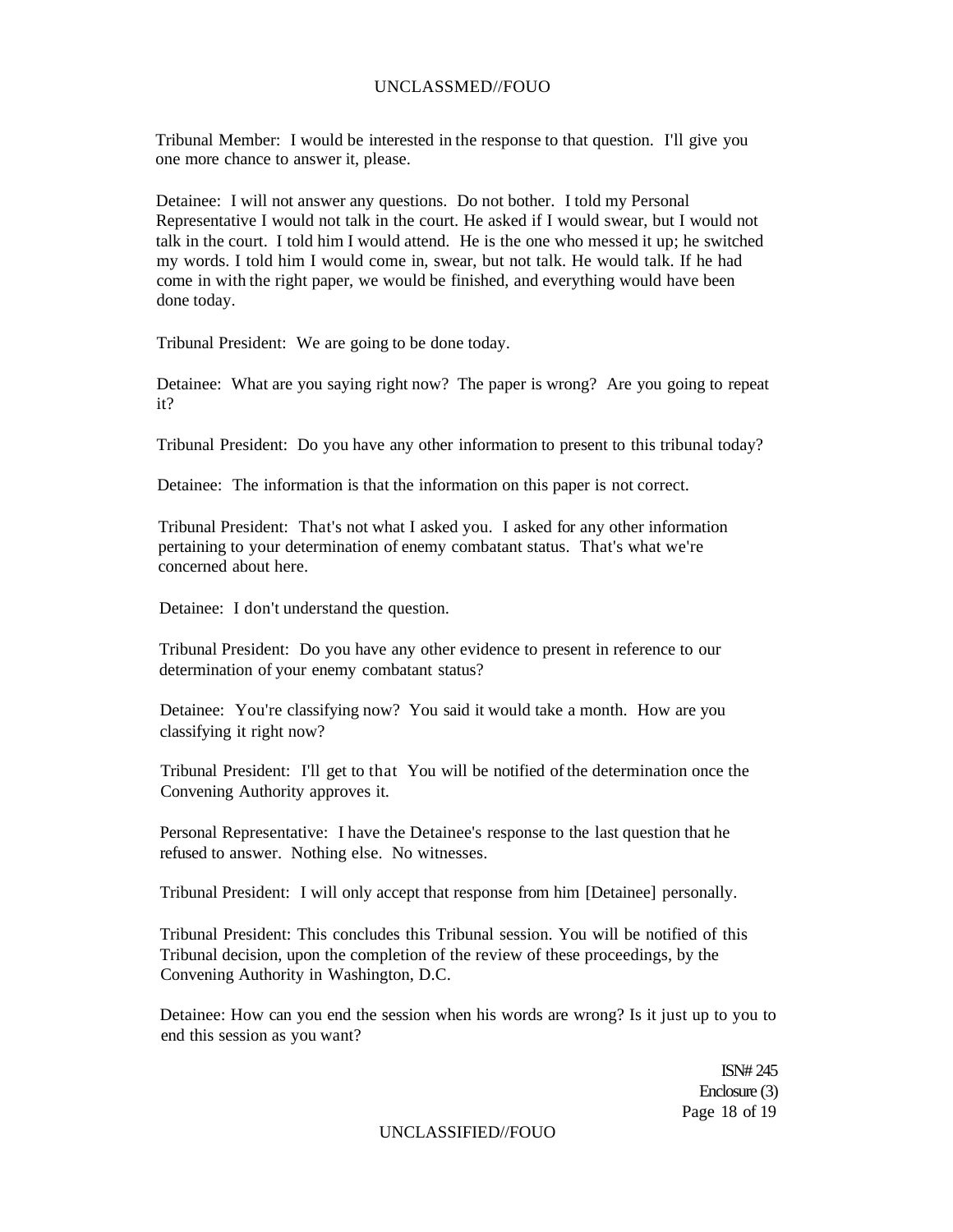Tribunal President: Please be quiet.

Detainee: You don't want me to talk?

Tribunal President: You said you did not want to talk. Now. I suggest you listen so you completely understand the process completely and when you'll be notified of our decision.

*The Tribunal President finished explaining the Tribunal decision and the Administrative Review Board process and the hearing was adjourned.* 

### AUTHENTICATION

I certify the material contained in this transcript is a true and accurate summary of the testimony given during the proceedings.

Colonel, U.S. Marine Corps Tribunal President

**!**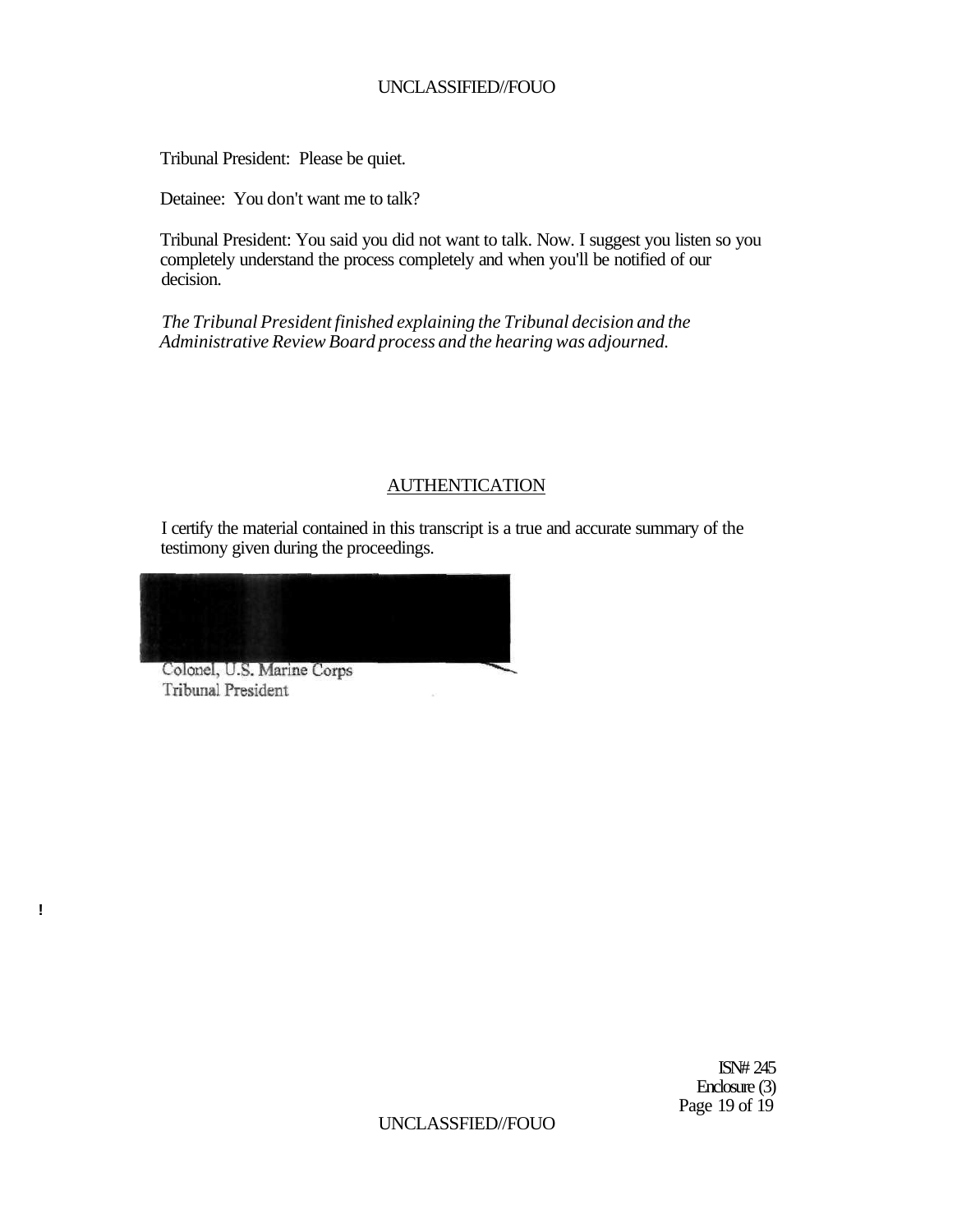#### Summarized Sworn Detainee Statement

When asked by the Tribunal President the detainee stated he understood the CSRT process and he did not have any questions.

When asked by the Tribunal President if he wanted to make a statement the detainee stated yes and provided his statement after electing to be sworn. The detainee requested his Personal Representative read a written statement on his behalf:

In response to A of the unclassified summary, [the detainee is associated with Al Qaida.]

This is not true.

In response to Al of the unclassified summary, [the detainee traveled from Saudi Arabia

to Afghanistan via Bahrain, United Arab Emirates, and Pakistan in July 2001.]

This is true, however I went to Pakistan as a tourist. I never intended to go to

Afghanistan at all.

In response to A2 of the unclassified summary, [the detainee's name was found on a list

of "Trust Accounts" for Al Qaida mujahidin found in raids on Al Qaida safe houses in

Pakistan, 11 September 2002 through 1 March 2003.]

This is not true at all. This is a total lie. I was here in 2003. I am not familiar with

"trust accounts" and I am not Al Qaida so I don't know how to respond to this accusation.

In response to B of the unclassified summary, [the detainee participated in military operations against the United States or its coalition partners.]

This is totally false. I have never participated in military operations against the United States or its coalition partners.

In response to Bl of the unclassified summary, [the detainee fled to the Zubair Center in Tora Bora in November of 2001 and was wounded in an air strike.]

> ISN #507 Enclosure (3) Page 1 of 8

# UNCLASSIFIED / FOUO nn<sup>\*</sup>.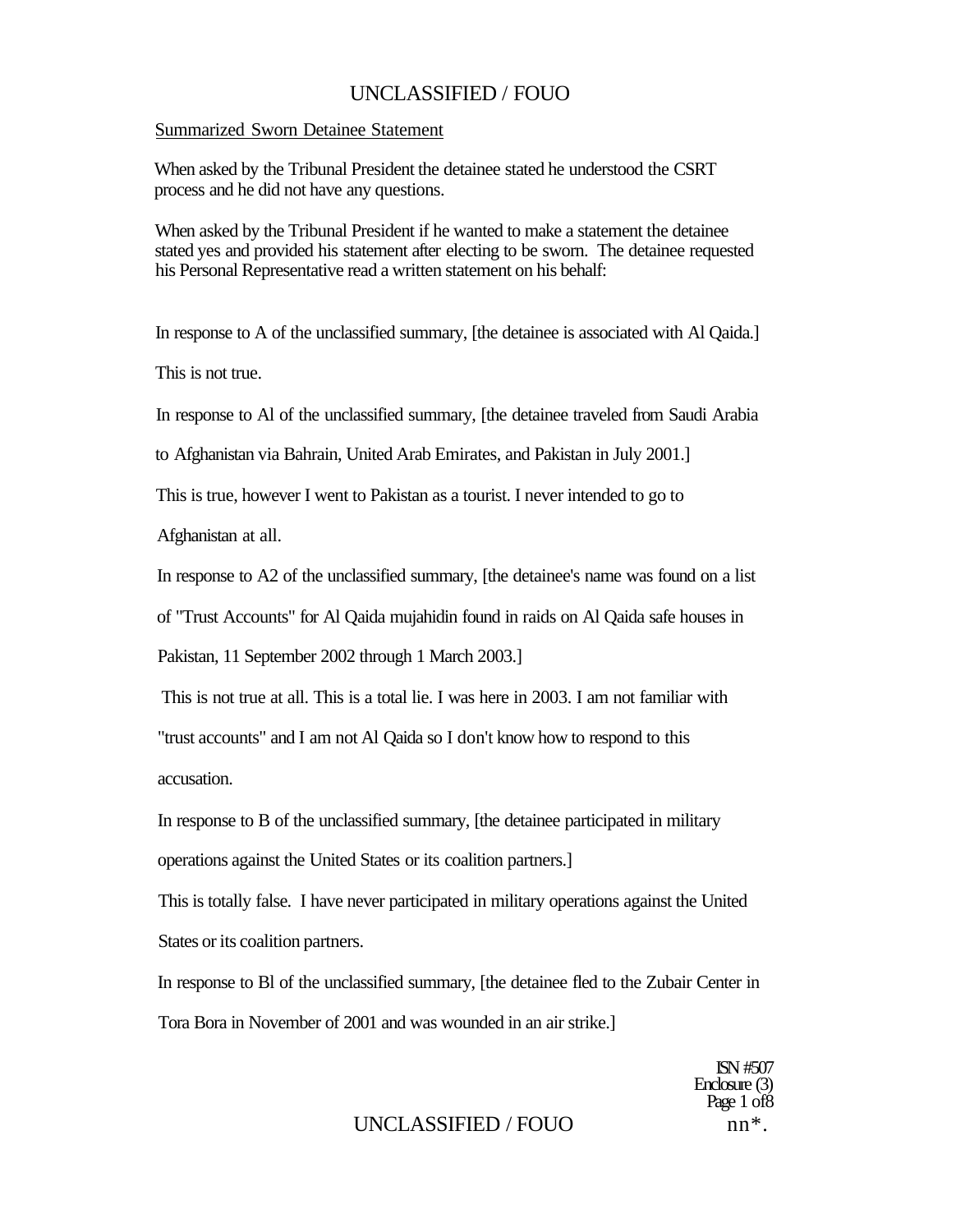I went to Afghanistan with members of Jamaat al Tibliq who taught Islamic rules and religion before September 11,2001. I went to Jalabad Afghanistan. Jalabad was bombed by the United States and the Taliban government collapsed. After the collapse, Afghanis would look for Arabs to hold as hostages or kill so they could take our money and possessions. I tried to get out of Afghanistan, but it was tough. I fled with people from Jamaat Al Tabliq to some villages that were close to Tora Bora to escape death at the hand of the Afghanis. We fled to this village next to Tora Bora where we waited for an opportunity to get out of Afghanistan.

In response to B2 of the unclassified summary, [the detainee was captured by coalition forces while convalescing at an unknown location after fighting in the Tora Bora region.] This is simply not true; I never fought in the Tora Bora region or anywhere else in Afghanistan for that matter. I have no expertise in military weapons or tactics. In fact, I dislike the military altogether and I have no desire to join. I dislike fighting in general. I was not captured. I gave myself up. When I was in the village near the Tora Bora region, it was bombed by the United States and I decided to give up to any United States or Coalition member because I didn't want to die. Many people were killed as a result of the bombing of the village and I didn't want to be next. The people from Jamaat Al Tibliq that I fled with were killed by the air raids and I was injured.

I have no intention to harm or fight the United States, not even in my thoughts. I harbor no ill will against the United States. I am not a terrorist and I have never committed or supported any terrorist activities or hostile acts against the United States or it coalition partners in the war against terrorism. Nor do I intend to do so in the future should I be released. I am innocent.

> ISN #507 Enclosure (3) Page 2 of 8

# UNCLASSIFIED/FOUO  $A/v$ , "

OQ\*\*«;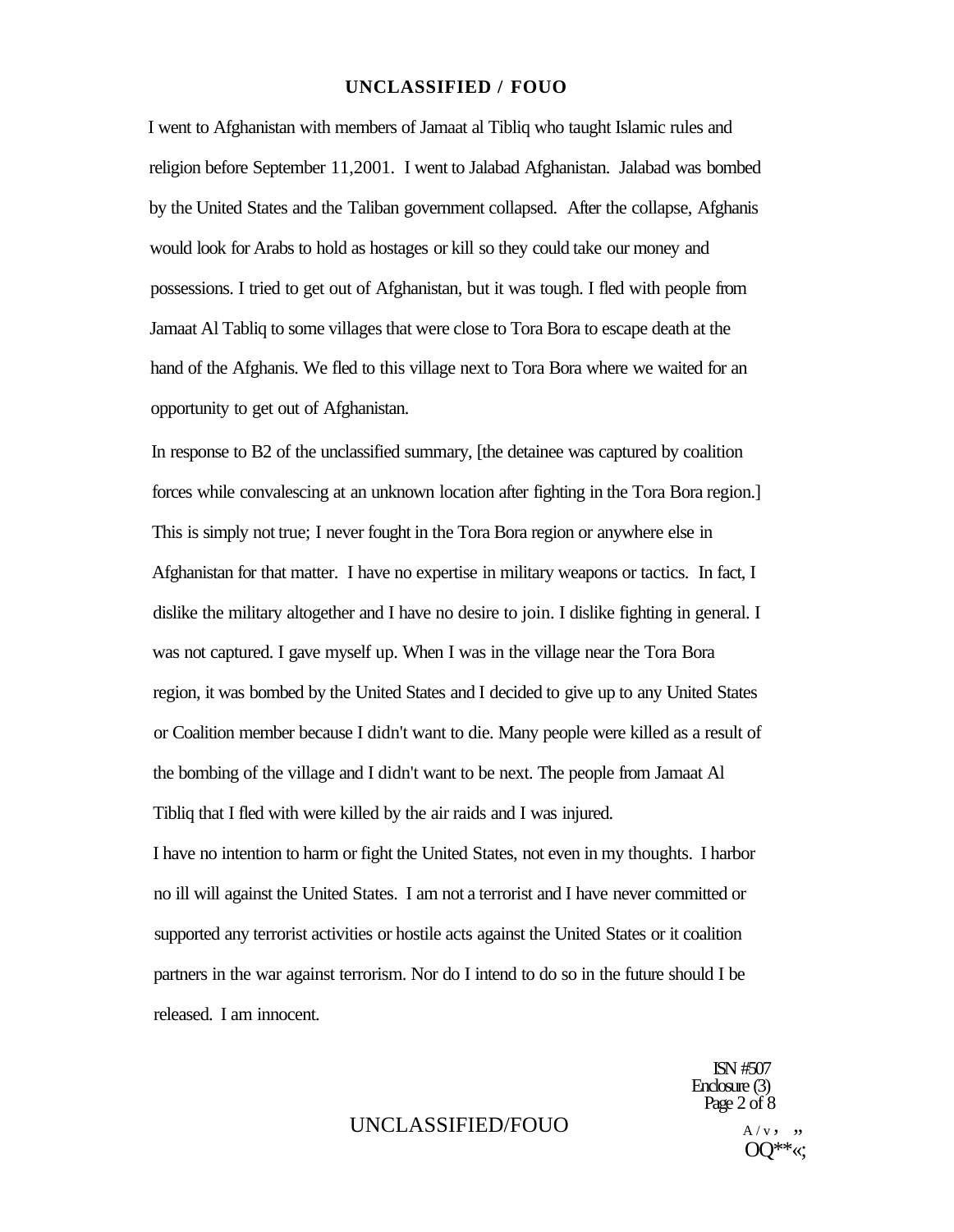When asked by Tribunal President if what the Personal Representative read was the Detainee's true statement, the Detainee stated, "yes".

Summarized Answers in Response to Questions by the Personal Representative

Q. Have you ever received any military training in Pakistan or Afghanistan?

A. No, never.

Q. Was the reason you went to Pakistan or Afghanistan, to receive military training?

A. No. Iwentjustasatourist

Q. When he went to Afghanistan, did you go with he intention or will to fight Jihad in Afghanistan?

A. No.

Q. He stated in his written statement, he went to Afghanistan with teachers from Jamaat al Tibliq. Why did he go with them?

A. For tourism and to learn about the Muslim religion. Also, I am ill with a term called magic and demons or magic and the devil. When someone from Jamaat al Tibliq would stand over me and read from the Koran, the demon would be cast out.

Q. Did you go to Afghanistan with the spiritual teacher from Jamaat al Tibliq to be healed religiously?

A. Yes.

Q. They could only do this in Afghanistan?

A. You mean talking about and spreading the Muslim religion?

Personal Representative: Yes.

Detainee: They could do that everywhere.

ISN #507 Enclosure (3) Page 3 of8

# UNCLASSIFIED / FOUO  $00 \sim c g 9$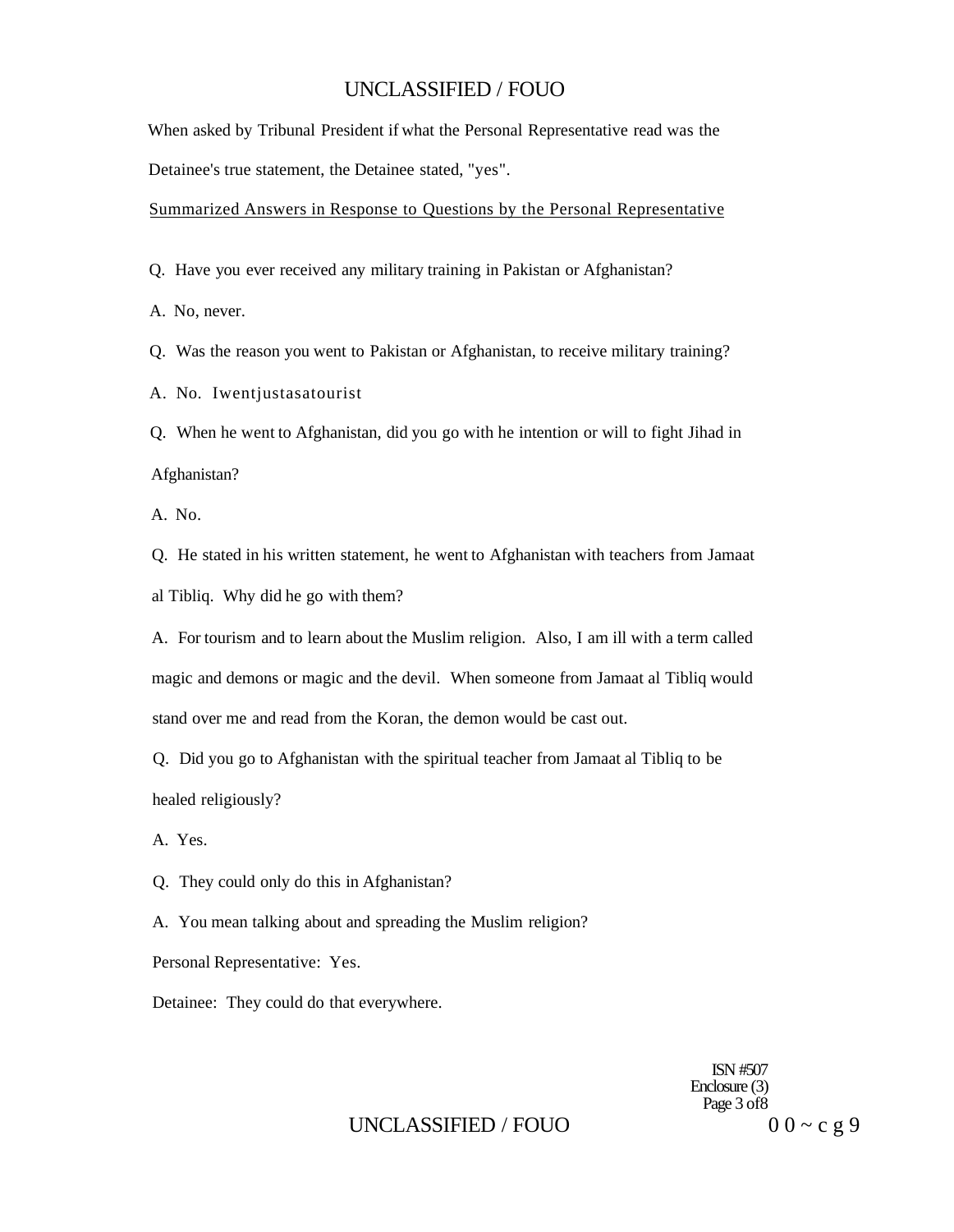Q. You went there to learn about Muslim religion and to be healed spiritually by having the demons cast out by the spiritual teachers?

A. Yes, that is correct.

Q. Do you consider yourself to be a religious scholar?

A. I have very little knowledge in religion.

Q. Did you consider Jamaat al Tibliq individuals to be religious scholars?

A. The ones that were with me?

Personal Representative: Yes.

Detainee: Yes.

Q. That is why you went with them, to learn more about the Muslim religion and to be healed?

A. Yes.

Q. To clarify, when you initially went to Pakistan that was not your intention. That only became your intention when you met these individuals in Pakistan?

A. Yes.

Q. At no time was any type of plotting or hostile actions discussed?

A. No.

Q. Your purpose was not to attend a military training camp?

A. Not at all.

Summarized Answers in Response to Questions by the Recorder

Recorder: Regarding question 3.a.2, of the unclassified summary, I believe the dates refer to the document not to your location during that time.

Detainee: Okay.

ISN#507 Enclosure (3) Page 4 of8

# UNCLASSIFIED / FOUO

0.02600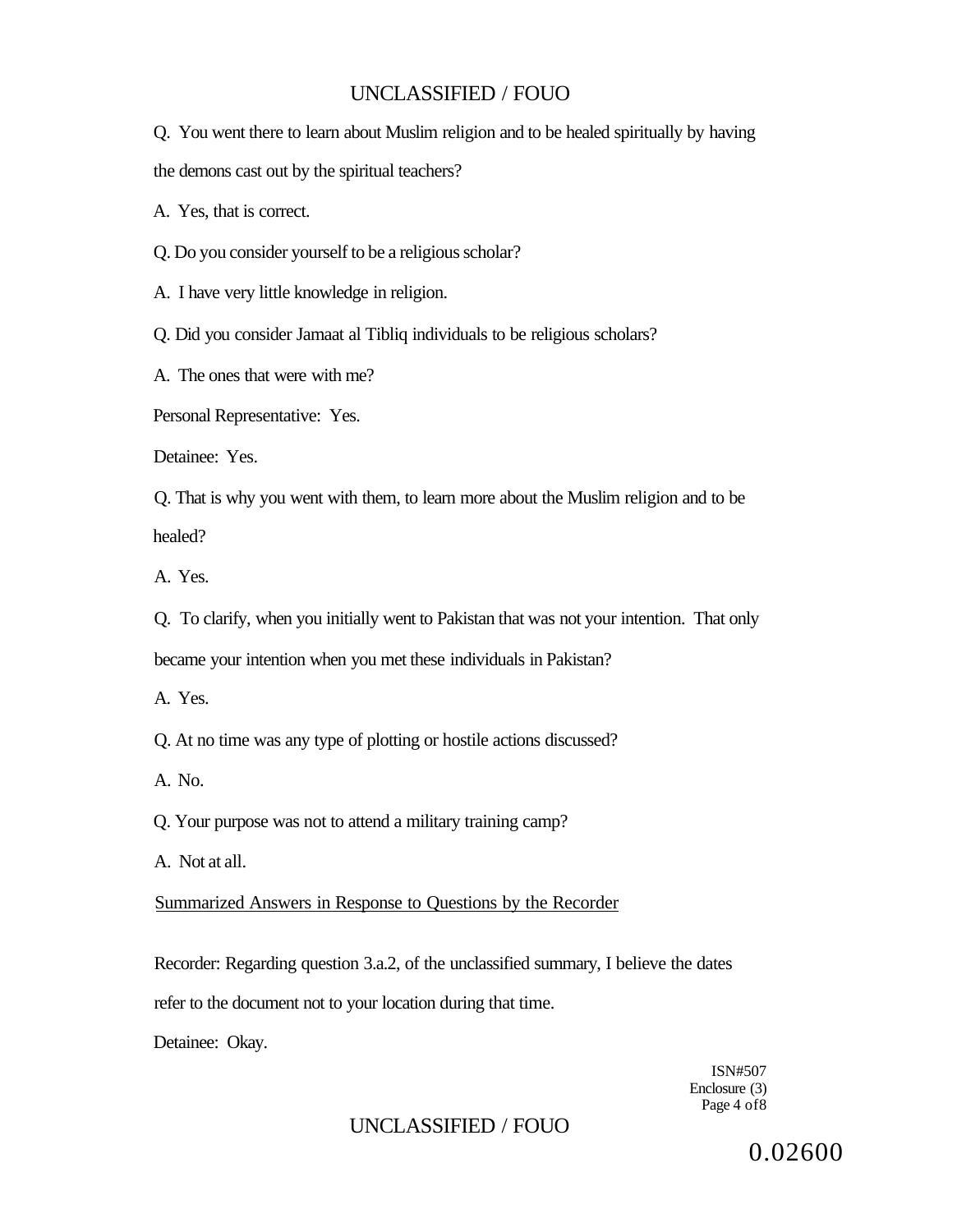Q. How would your name wind up on an al Qaida list?

A. I don't know. How should I know how it was found there? I don't have any accounts or anything in any banks that might cause my name to be on there. I don't have anything in Pakistan or Saudi Arabia,

Q. Can you describe the Zubair Center?

A. How do you mean, explain?

Recorder: Was it a certain type of facility?

Detainee: The interrogators wrote down that Zubair was a facility, but it wasn't, it was a name of a person that was with me. It is not a facility. We were in a village.

Q. In paragraph 3.b. 1, it mentions you fled to the Zubair Center. Where did you flee?

A. I didn't flee. I left Jalalabad when the Afghanis came to a village near Tora Bora.

The village didn't have a center. It didn't have anything in it. It wasn't a military

installation and there wasn't any weapons.

#### Summarized Answers in Response **to Questions by the Tribunal Members**

- Q. When did you travel from Pakistan to Afghanistan?
- A. About three days after I got to Pakistan.
- Q. Do you have the date?
- A. No, it's been along time so I don't remember.

Q. Did any of the people he was traveling with in Afghanistan ever have any weapons or fight against anyone?

- A. No, they didn't have any weapons and they didn't participate in any operations.
- Q. You said you went to Pakistan on vacation as a tourist?

A. Yes.

ISN #507 Enclosure (3) Page 5 of S

### UNCLASSIFIED / FOUO  $00i:601$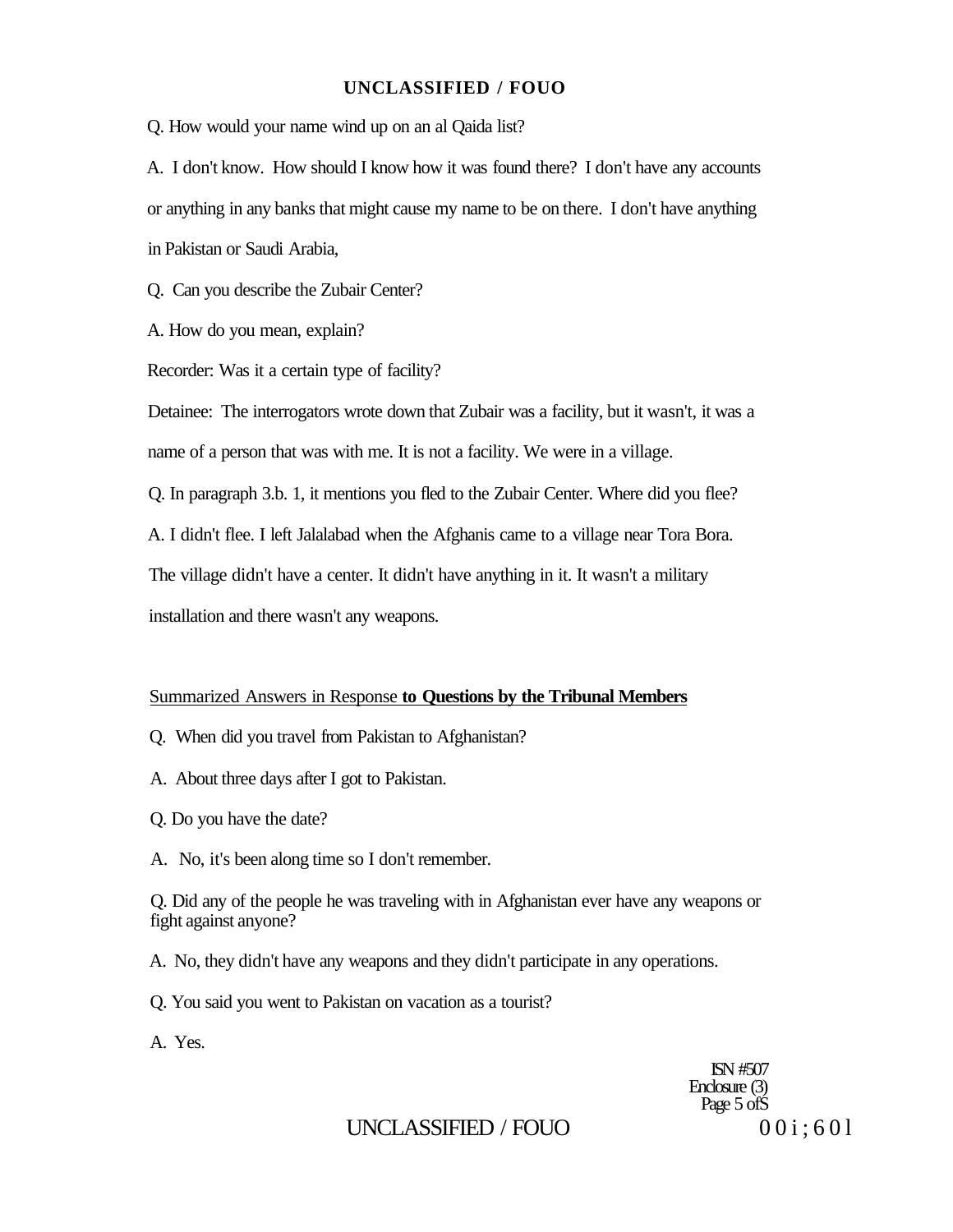- Q. How long did you originally plan on staying there?
- A. Two or three weeks depending on whether I was enjoying my stay.

Q. Did you know when you went there, you were going to meet up with members of Jamaat al Tibliq, or did you just happen to meet them when you got there?

A. No. Just by chance at a mosque in Pakistan.

Q. You went to a mosque in Pakistan and shortly after you got there and met these people?

A. Yes, correct.

- Q. A few days later you went with them to Afghanistan?
- A. Yes, after three days.
- Q. When you turned yourself in, did you have your passport with you?
- A. Yes, I had my passport and wallet. They stole everything.
- Q. Who stole it, the Afghans?
- A. Yes, the Afghans took everything. My watch, wallet, and they even stole my shoes.
- Q. How long did the Afghans hold you before they turned you over to the Americans?
- A. Approximately a month.

Q. By the time you were turned over to the Americans, you didn't have any shoes or anything left?

- A. Nothing, there was nothing.
- Q. Had you heard of Jamaat al Tibliq before you went to Pakistan?
- A. Yes, I have always known about it.
- Q. Did you consider yourself a member of the group?
- A. Do you mean now or before?
- Tribunal member: Before.

ISN #507 Enclosure (3) Page 6 of 8

### UNCLASSIFIED / FOUO

002602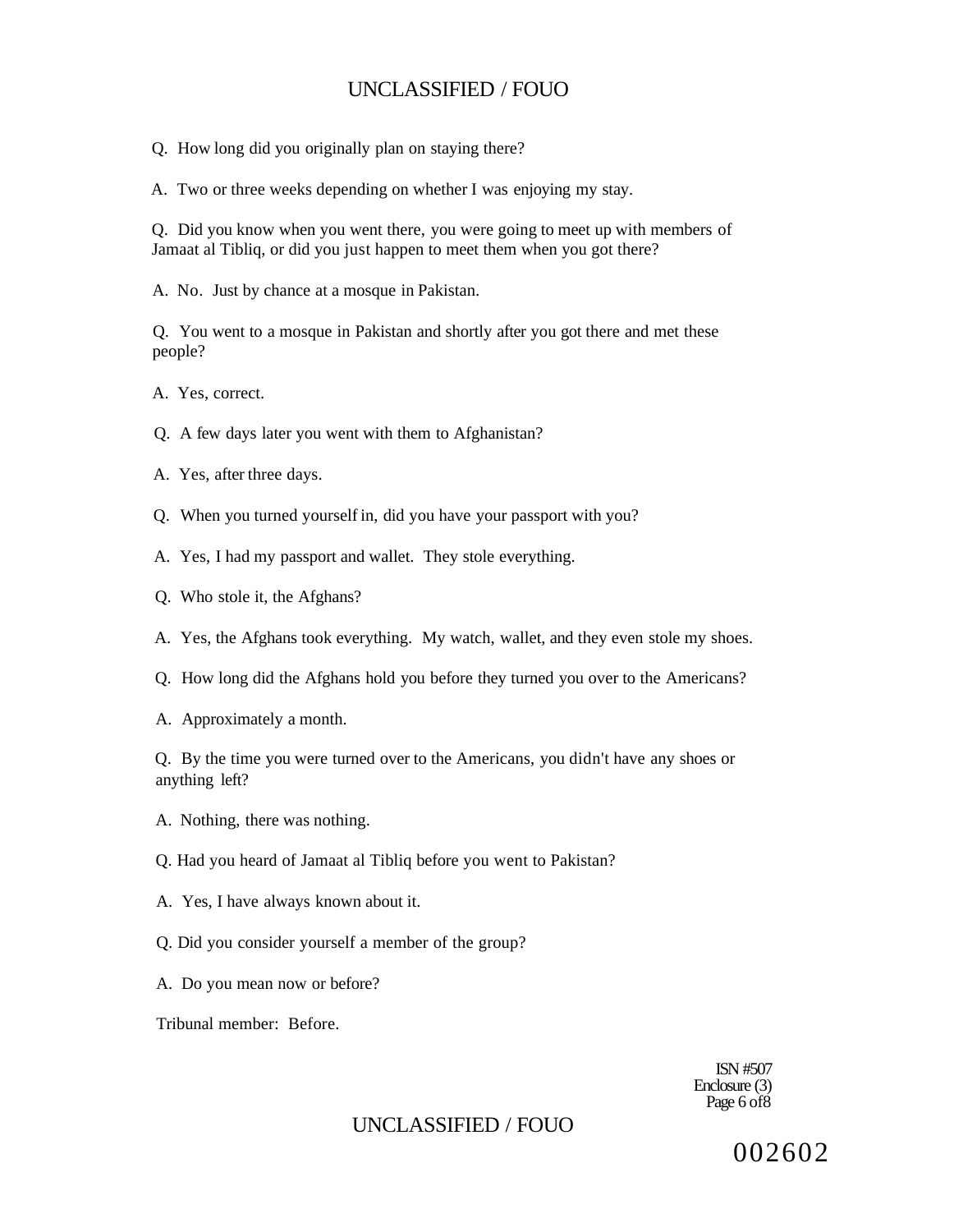Detainee: No.

- Q. How about now?
- A. 1 am here; I can't be in Jamaat al Tibliq.
- Q. They befriended you in the mosque and you went with them?
- A. Yes, correct.

Q. When you went to Afghanistan to Pakistan, had the war already started in Afghanistan?

A. Which war, with the Americans?

Tribunal member: When the Americans entered the war.

Detainee: No.

Q. When you lived in Saudi Arabia, what was your occupation?

- A. I was a driver.
- Q. What kind of driver?

A. I drove female teachers from my city to the next city.

- Q. How did you pay for your trip to Pakistan?
- A. I had money.

Q. You didn't get help from a mosque or Jamaat al Tibliq to travel to Pakistan. You paid for it yourself out of your own money?

A. Yes, from my personal finances.

Q. While you were traveling with Jamaat al Tibliq in Afghanistan, did you have a job that you helped with? Was there something you contributed to them?

A. No, I would just listen when they taught lessons.

[The Tribunal President asked the Detainee if he had any other evidence to present to the Tribunal.]

> ISN #507 Enclosure (3) Page 7 of 8

UNCLASSIFIED / FOUO  $00 * 603$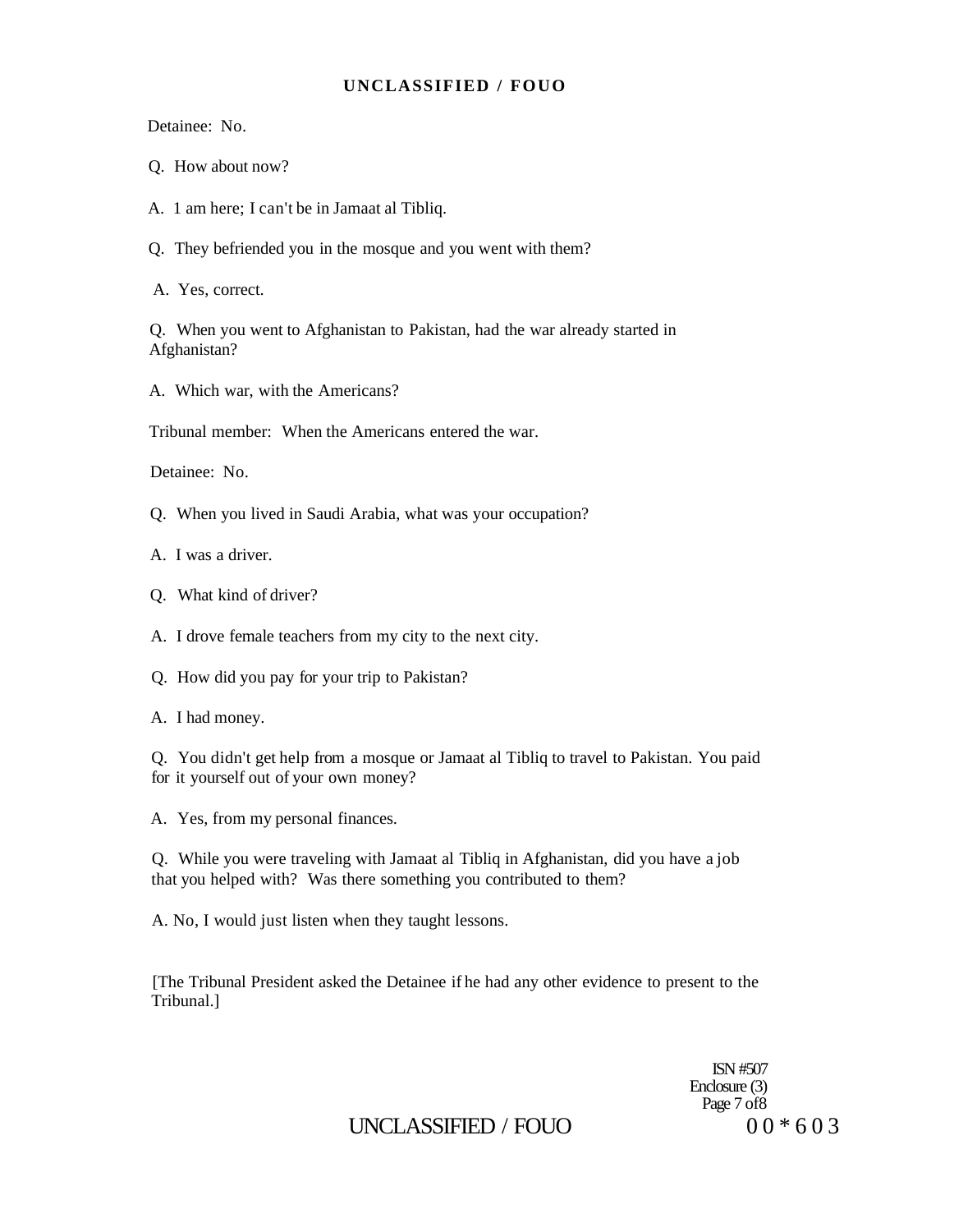Detainee stated: "No, I don't have anything. I wasn't able to present any witnesses. I don't have anything except for what I told you and my Personal Representative."

Q. Personal Representative do you have any other evidence to present to this Tribunal?

A. Nothing, but I would like to add when the Detainee and I discussed witnesses, he said there were people who could testify to what he said is true. However, he said there was no way he could physically contact them. The Detainee asked me to make that point to the Tribunal.

Detainee: Yes, that is correct.

Tribunal President to Detainee: Do you understand if you provide us with names and addresses we will attempt to contact those witnesses?

Detainee: These individuals are here, but because I am in my cell I have no way of getting in contact with them.

Tribunal President: If you can provide us with their identification, we can get a hold of them.

Detainee: There are people, but I don't know their names or anything about them.

### AUTHENTICATION

I certify the material contained in this transcript is a true and accurate summary of the testimony given during the proceedings.



Tribunal President

ISN#507 Enclosure (3) Page 8 of8

UNCLASSIFIED / FOUO

**00^604**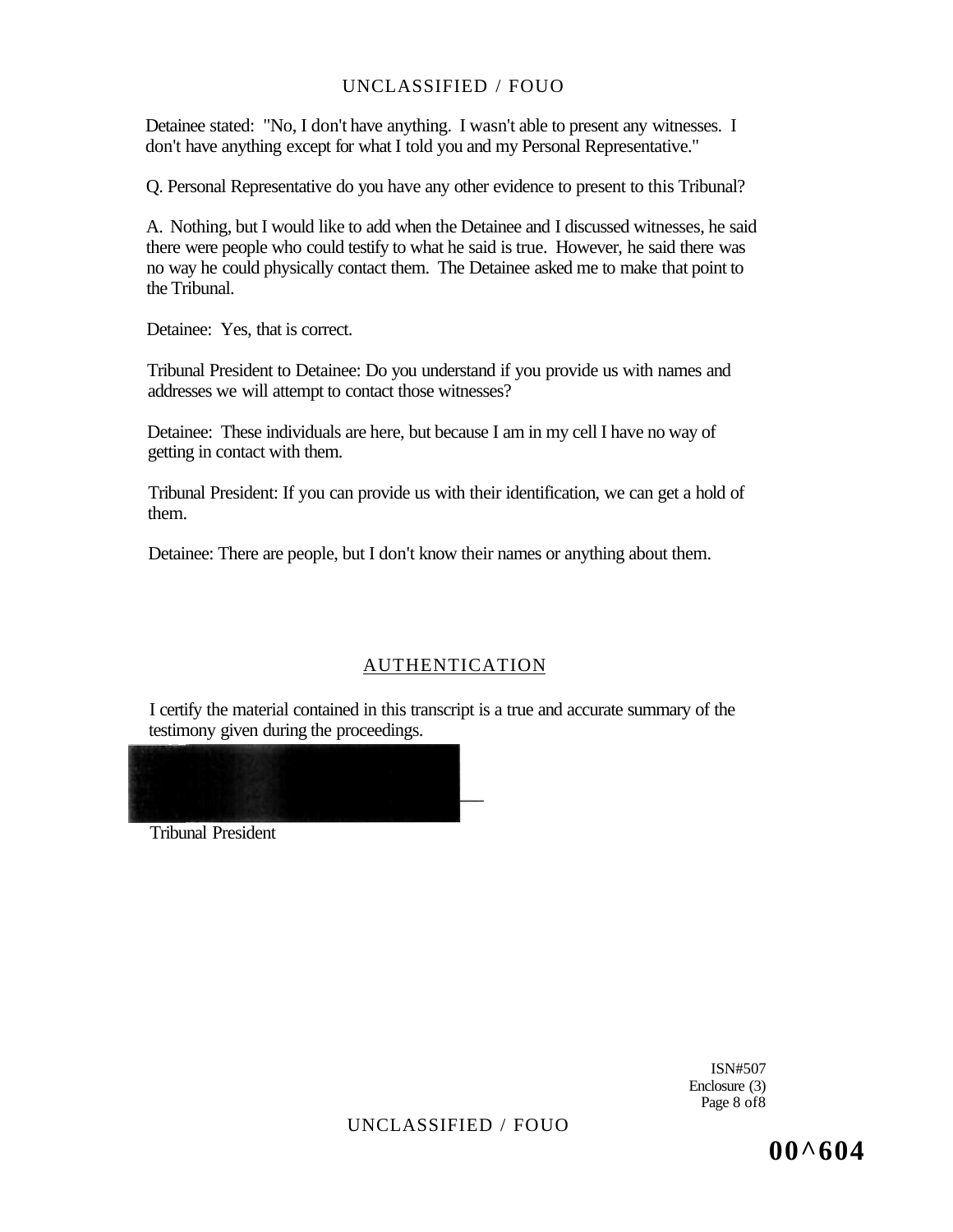# **UNCLASSIF1ED/FOUO Written Statement Detainee 507**

Detainee 507 dictated the following written statement on 6 October 2004 in response to his unclassified summary dated 27 September 2004.

- 1. In response to A of the unclassified summary, the detainee is associated with AI Qaida. This is not true.
- 2. in response to A1 of the unclassified summary, the detainee traveied from Saudi Arabia to Afghanistan via Bahrain, United Arab Emirates, and Pakistan in Juiy 2001. This is true, however I went to Pakistan as a tourist. I never intended to go to Afghanistan at all.
- 3. In response to A2 of the unclassified summary, the detainee's name was found on a list of "Trust Accounts'' forAi Qaida mujahidin found in raids on Al Qaida safe houses in Pakistan, 11 September 2002 through 1 March 2003. This is not true at all This is a total lie. I was here in 2003. I am not familiar with "trust accounts" and I am not Al Qaida so I don't know how to respond to this accusation.
- 4. In response to B of the unclassified summary, the detainee participated in military operations against the United States or its coalition partners. This is totally false. I have never participated in military operations against the United States or its coalition partners.
- 5. In response to B1 of the unclassified summary, the detainee fled to the Zubair Center in Tore Bora in November of 2001 and was wounded in an air strike; I

### **UNCLASSIFIED/FOUO**  10F3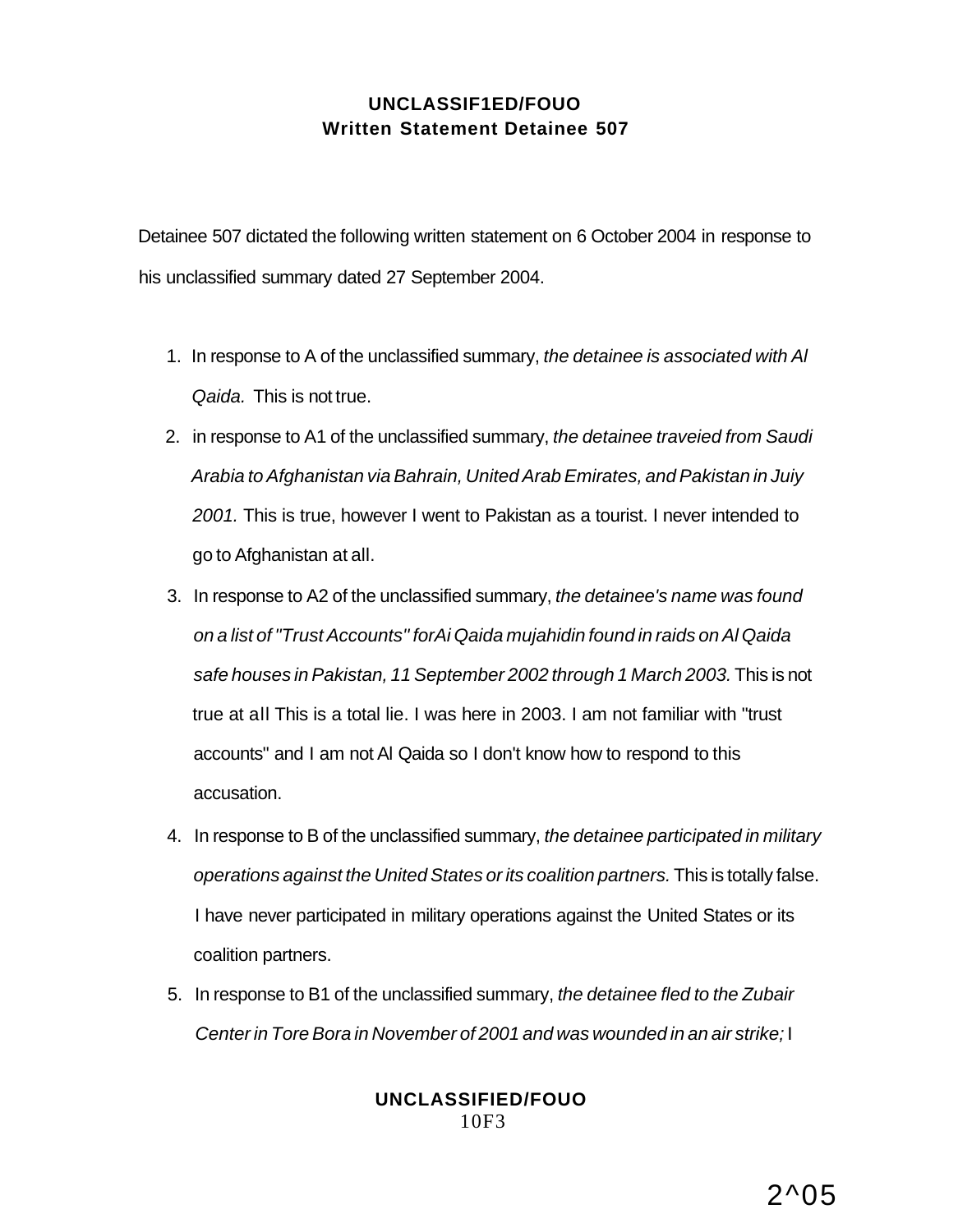### **UNCLASSIFIED/FOUO Written Statement Detainee 507**

went to Afghanistan withJamaat al Tibliq with another mow to teach Islamic rules and religion before September 11,2001. I went to Jalabad Afghanistan. Jalabad was bombed by the United States and the Taliban government collapsed. After the collapse, Afghanis would look for Arabs to hold as hostages or kill so they could take our money and possessions. I tried to get out of Afghanistan, but it was tough. I fled with people from Jamaat Al Tabliq to some villages that were close to Tora Bora to escape death at the hand of the Afghanis. We fled to this village next to Tora Bora where we waited for an opportunity to get out of Afghanistan.

6. In response to B2 of the unclassified summary, the detainee was captured by coalition forces white convalescing at an unknown location after fighting in the Tora Bora region. This is simply not true; I never fought in the Tora Bora region or anywhere else In Afghanistan for that matter. I have no expertise in military weapons or tactics. In fact, I dislike the military altogether and I have no desire to join. I dislike fighting in general. 1 was not captured. I gave myself up. When I was in the village near the Tora Bora region, it was bombed by the United States and I decided to give up to any United States or Coalition member because I didn't want to die. Many people were killed as a result of the bombing of the village and I didn't want to be next. The people from Jamaat Al Tibliq that I fled with were killed by the air raids and I was injured.

### **UNCLASSIFIED/FOUO**  20F3